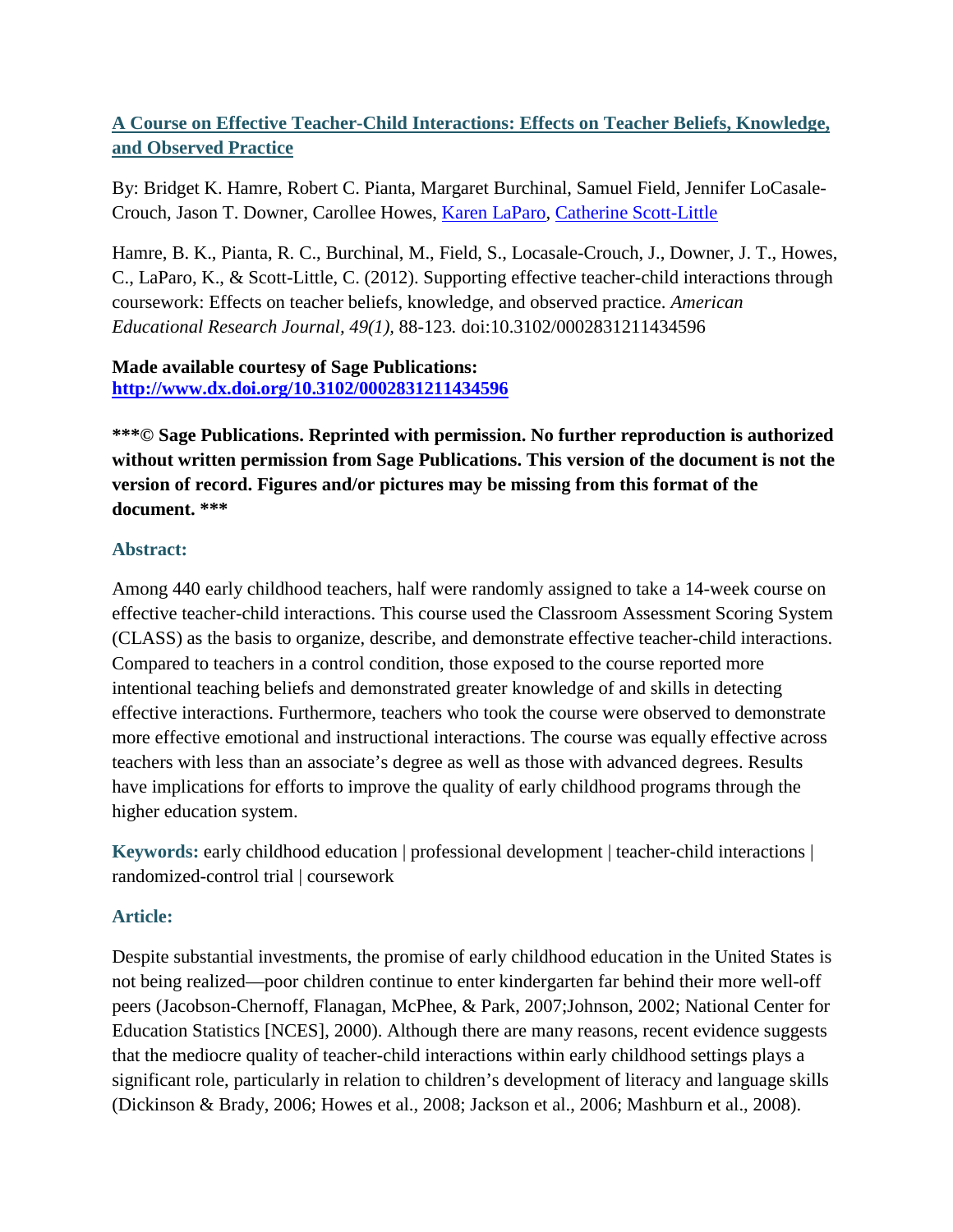Teacher-child interactions are the daily back-and-forth exchanges that teachers and children have with one another throughout each day, including those that are social and instructional in nature. Given the clear need for interventions that enhance the effectiveness of early childhood educational offerings in the United States (Moorehouse, Webb, Wolf, & Knitzer, 2008), how to most effectively and efficiently improve the quality and potential impact of teachers' daily interactions with children is a key focus for research.

The National Center for Research on Early Childhood Education (NCRECE) is engaged in a program of research on professional development for early childhood educators that tests the efficacy of two specific approaches to increasing teachers' effective use of social and instructional interactions. These interventions include: (a) a semester-long course for teachers focused on high-quality interactions with children and (b) an approach to coaching in which teachers receive regular and focused feedback and support to improve their interactions with children, based on shared observation and analysis of their own teaching practice. Both interventions focused explicitly on enhancing teacher-child interactions to foster children's language and literacy development. The study design randomizes teachers into one of four conditions: 1-no course/no consultancy, 2-no course/consultancy, 3-course/no consultancy, and 4-course/consultancy.

The current article reports results pertaining to the first phase of the study—the impacts of a course for early childhood teachers designed to enhance their use of effective teacher-child interactions. The study assesses the degree to which teachers who were randomly assigned to take a 14-week course differed from their peers who did not take the course in terms of their beliefs and knowledge about effective practices and interactions and the independently observed quality of their interactions with children in their classrooms. In the following, we discuss the conceptualization and rationale for this work.

## **Need for Professional Development Targeting Effective Teacher-Child Interactions**

Several factors contribute to a growing interest in targeting interventions toward improvements in the quality of teachers' interactions with children. First, there is now compelling empirical evidence that one of the most salient aspects of early childhood programs' effects on children's development is the nature and quality of teachers' interactions with children (Brophy-Herb, Lee, Nievar, & Stollak, 2007; Curby et al., 2009; Dickinson & Brady, 2006; Guo, Piasta, Justice, & Kaderavek, 2010; Howes et al., 2008; Jackson et al., 2006; Mashburn et al., 2008; McCartney, Dearing, Taylor, & Bub, 2007; Pianta, Barnett, Burchinal, & Thornburg, 2009). Second, national data suggest that the average pre-k child is likely to experience teacher-child interactions of mediocre to low quality (Phillips, Gormley, & Lowenstein, 2009; Pianta et al., 2005). One particular area for concern is teachers' use of effective interactions during the delivery of literacy and language instruction. Early childhood teachers rarely use effective strategies for explicitly teaching early literacy and language skills (Cunningham, Zibulsky, & Callahan, 2009; Hindman & Wasik, 2008; Justice, Mashburn, Hamre, & Pianta, 2008), despite evidence that these practices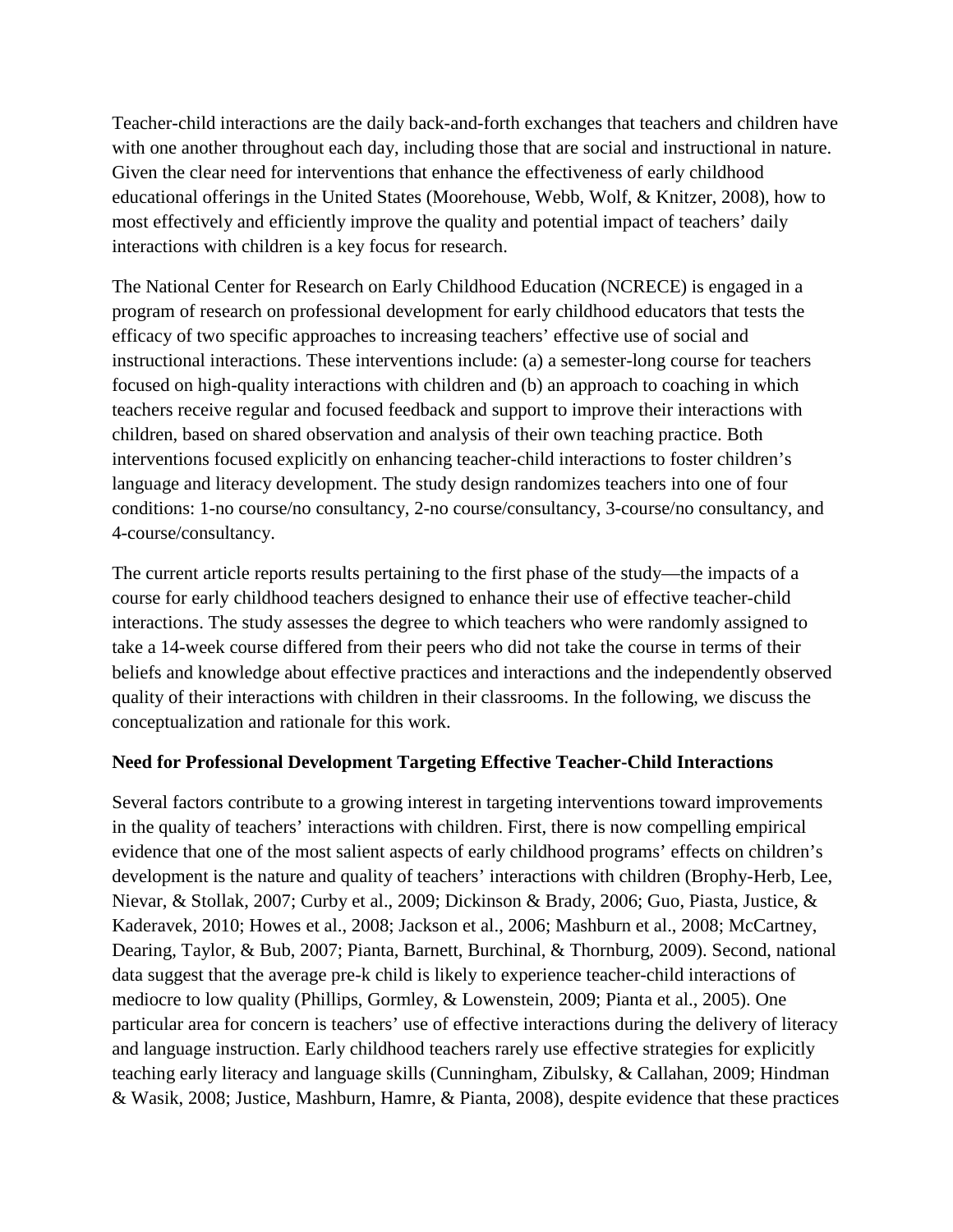are essential for children at risk of school failure (Farver, Lonigan, & Eppe, 2009;Girolametto & Weitzman, 2002; Hamre, Justice, et al., 2010).

One final factor promoting interest in interventions targeting improvements in teacher-child interactions is the inclusion of measures of teacher-child interactions in monitoring and quality improvement policies. For example, the Office of Head Start has adopted the Classroom Assessment Scoring System (CLASS; Pianta, LaParo, & Hamre, 2007) as a part of its triennial monitoring process, focusing on three broad domains of interaction—Emotional Support, Classroom Organization, and Instructional Support. Thus, every Head Start grantee across the country will be reviewed based in part on the quality of interactions observed within their classrooms. Several states are also including the CLASS or other measures of teacher-child interactions as one component of their Quality Rating and Improvement Systems (Tout et al., 2010) or other improvement efforts. Thus, not only is there strong conceptual and empirical justification for the value of teacher-child interactions for promoting young children's development, but in addition, the current policy context of accountability is pushing early childhood programs toward a focus on the interactions teachers have with children.

## **Defining Effective Teacher-Child Interactions**

Hamre and Pianta (2007) described three broad domains of teacher-child interaction that are hypothesized to facilitate children's developmental progress as a result of their experiences in classrooms (Emotional Support, Classroom Organization, and Instructional Support), including dimensions of teacher-child interaction that operate specifically on children's literacy and language development (see Table 1). This conceptualization of the nature and form of everyday interactions between teachers and children in classrooms is based on an accumulation of theory and empirical evidence about the specific types of classroom interactions that are most effective for promoting children's social and academic development. Importantly for the purposes of this work, there is evidence to suggest that each domain of interactions has either direct or indirect effects on children's language and literacy development (Downer, Sabol, & Hamre, 2010).

**Table 1** Classroom Assessment Scoring System (CLASS) Framework for Early Childhood and Elementary Classroom Quality

| <b>Domain</b> | <b>Dimension</b> | <b>Description</b>                                           |
|---------------|------------------|--------------------------------------------------------------|
| Emotional     | Positive         | Reflects the overall emotional tone of the classroom and the |
| Support       | climate          | connection between teachers and students. Considers the      |
|               |                  | warmth and respect displayed in teachers' and students'      |
|               |                  | interactions with one another as well as the degree to which |
|               |                  | they display enjoyment and enthusiasm during learning        |
|               |                  | activities                                                   |
|               | Negative         | Reflects the overall level of expressed negativity in the    |
|               | climate          | classroom. The frequency, quality, and intensity of teacher  |
|               |                  | and peer negativity are key to this scale.                   |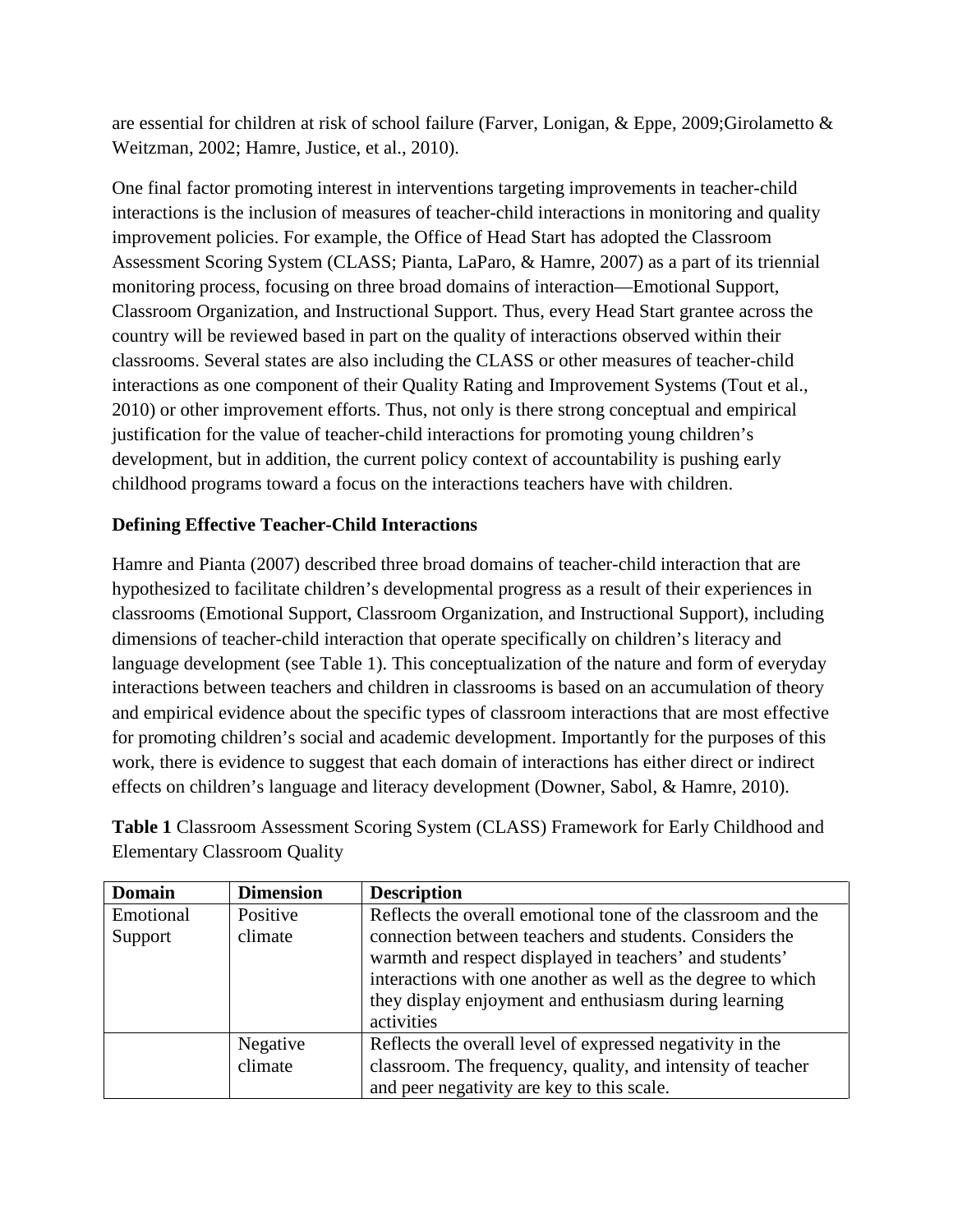|               | Teacher                     | Encompasses teachers' responsivity to students' needs and                                                  |
|---------------|-----------------------------|------------------------------------------------------------------------------------------------------------|
|               | sensitivity                 | awareness of students' level of academic and emotional                                                     |
|               |                             | functioning. The highly sensitive teacher helps students see                                               |
|               |                             | adults as a resource and creates an environment in which                                                   |
|               |                             | students feel safe and free to explore and learn.                                                          |
|               | Regard for                  | The degree to which the teacher's interactions with students                                               |
|               | student                     | and classroom activities place an emphasis on students'                                                    |
|               | perspectives                | interests, motivations, and points of view, rather than being                                              |
|               |                             | very teacher-driven. This may be demonstrated by teachers'                                                 |
|               |                             | flexibility within activities and respect for students' autonomy                                           |
|               |                             | to participate in and initiate activities.                                                                 |
| Classroom     | Behavior                    | Encompasses teachers' ability to use effective methods to                                                  |
| Organization  | management                  | prevent and redirect misbehavior by presenting clear                                                       |
|               |                             | behavioral expectations and minimizing time spent on                                                       |
|               |                             | behavioral issues.                                                                                         |
|               | Productivity                | Considers how well teachers manage instructional time and                                                  |
|               |                             | routines so that students have the maximum number of                                                       |
|               |                             | opportunities to learn. Not related to the quality of instruction,                                         |
|               |                             | but rather teachers' efficiency.                                                                           |
|               | Instructional               | The degree to which teachers maximize students' engagement                                                 |
|               | learning                    | and ability to learn by providing interesting activities,                                                  |
|               | formats                     | instruction, centers, and materials. Considers the manner in                                               |
|               |                             | which the teacher facilitates activities so that students have                                             |
|               |                             | opportunities to experience, perceive, explore, and utilize                                                |
|               |                             | materials.                                                                                                 |
| Instructional | Concept                     | The degree to which instructional discussions and activities                                               |
| Support       | development                 | promote students' higher-order thinking skills versus focus on                                             |
|               |                             | rote and fact-based learning.                                                                              |
|               | Quality of                  | Considers teachers' provision of feedback focused on                                                       |
|               | feedback                    | expanding learning and understanding (formative evaluation),                                               |
|               |                             | not correctness or the end product (summative evaluation).                                                 |
|               | Language                    | The quality and amount of teachers' use of language-                                                       |
|               | modeling                    | stimulation and language-facilitation techniques during                                                    |
|               |                             | individual, small group, and large group interactions with                                                 |
|               |                             | children. Components of high-quality language modeling                                                     |
|               |                             | include self and parallel talk, open-ended questions, repetition,                                          |
|               |                             | expansion/extension, and use of advanced language.                                                         |
|               | Literacy focus <sup>a</sup> | Reflects the quality with which teachers deliver activities                                                |
|               |                             | focusing children on "code units" of early literacy (e.g.,                                                 |
|               |                             | letters, words, phonemes).                                                                                 |
|               |                             | <sup>a</sup> Literacy focus is not a part of the published version of CLASS, but is available from authors |

upon request for those who have attended CLASS training.

Within the social and emotional domain, the positive effects of exposure to warm, sensitive caregiving in child care and preschool settings are well documented (McCartney et al., 2007; McDonald-Connor, Son, Hindman, & Morrison, 2005), while children exposed to more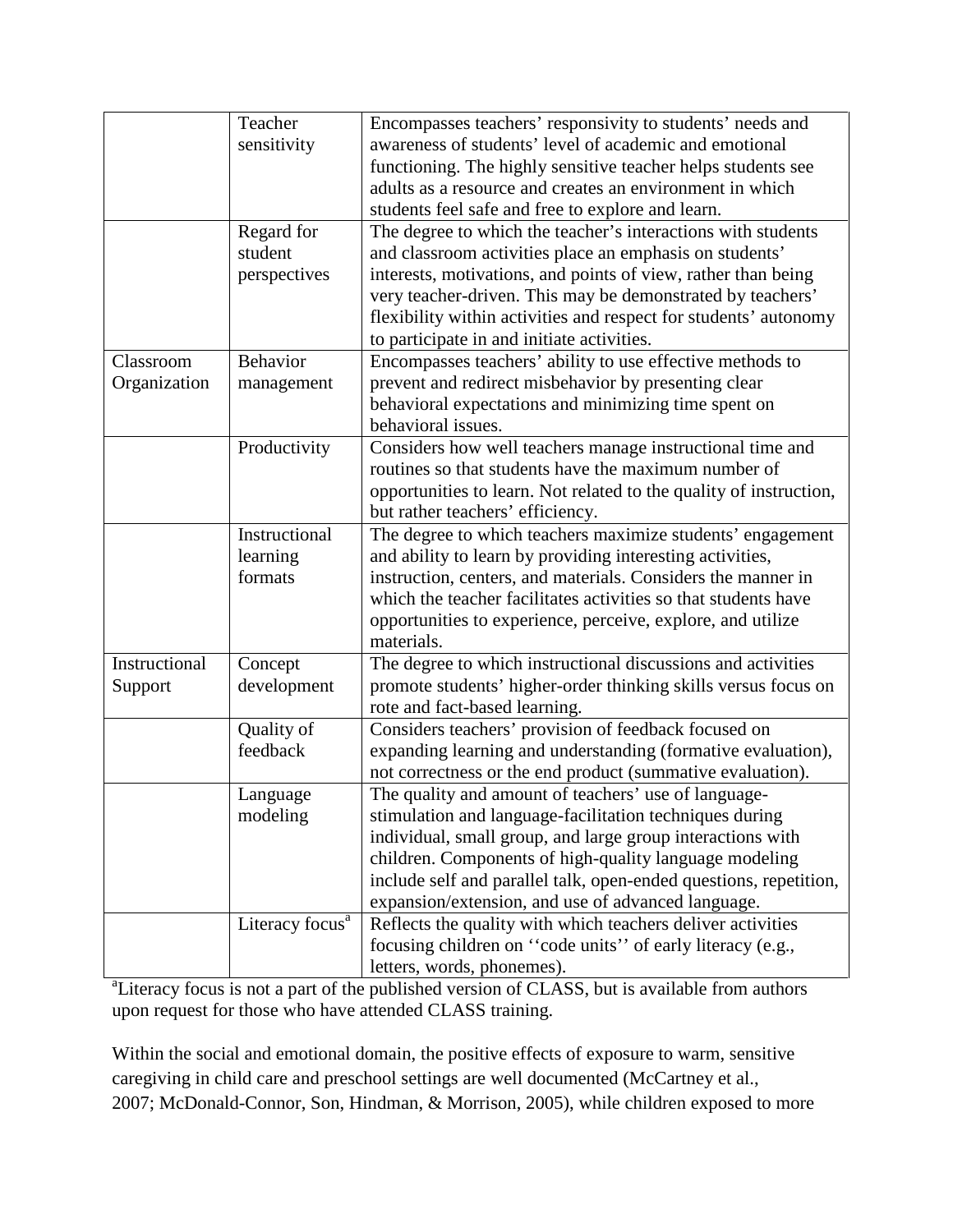child-focused and autonomy supportive instruction report more positive feelings about school, display more motivation, and are more engaged in classroom activities (de Kruif, McWilliam, Ridley, & Wakely, 2000; Gutman & Sulzby, 2000; Pianta, LaParo, Payne, Cox, & Bradley, 2002; Valeski & Stipek, 2001). In contrast, children in more teacher-directed classrooms have higher levels of maternal-reported internalizing problems (NICHD Early Child Care Research Network, 2003).

With regard to organizationally supportive interactions, more positive student behavior is associated with the provision of consistent behavioral expectations and proactive use of monitoring and behavioral/emotional supports (Emmer & Stough, 2001) and teachers' efficient use of time. Children learn more when they are more consistently exposed to instructionally rich activities; this is important given that the average preschool child spends about 44% of their time in noninstructional activities, such as waiting in line to wash hands or eating (Early et al., 2010).

Finally, teachers' provision of cognitively stimulating opportunities to learn and feedback about learning are key elements of instructional support derived from research on children's cognitive and language development (e.g., Catts, Fey, Zhang, & Tomblin, 2001; Fujiki, Brinton, & Clarke, 2002; Romberg, Carpenter, & Dremock, 2005; Taylor, Pearson, Peterson, & Rodriguez, 2003; Vygotsky, 1991; Wharton-McDonald & Pressley, 1998). This domain of teacher-child interactions appears to be most closely linked to young children's development of early literacy and math skills (Burchinal et al., 2008; Guo et al., 2010; Mashburn et al., 2008).

In addition to these broad domains of effective teacher-child interactions, a specific set of content-related interactions appears to foster children's language and early literacy development. For example, the use of open-ended questions, expansions, advanced linguistic models, and recasts are associated with positive language achievements in young children (e.g., Baker & Nelson, 1984; Vasilyeva, Huttenlocher, & Waterfall, 2006; Wasik, Bond, & Hindman, 2006; Yoder, Spruytenburg, Edwards, & Davies, 1995). High-quality literacy instruction in the preschool classroom is characterized by instruction that explicitly teaches children the codebased characteristics of written language, including both phonological and print structures (Justice et al., 2008). Although this instruction may be embedded purposefully within contextualized routines and activities (e.g., dramatic play, arts and crafts, writing), it frequently features a relatively teacher-directed orientation so as to ensure systematicity and explicitness (Byrne & Fielding-Barnsley, 2000; Justice, Chow, Capellini, Flanigan, & Colton, 2003; van Kleeck, Gillam, & McFadden, 1998). Intervention studies indicate that children's exposure to systematic and organized approaches to literacy-promoting interactions can accelerate skill development (e.g., Hamre, Justice, et al., 2010; Justice et al., 2003; van Kleeck et al., 1998).

## **Approaches to Encouraging More Effective Teacher-Child Interactions**

There is not much evidence that the typical professional development opportunities in which teachers engage (e.g., courses, workshops) produce improvements or sustained changes in the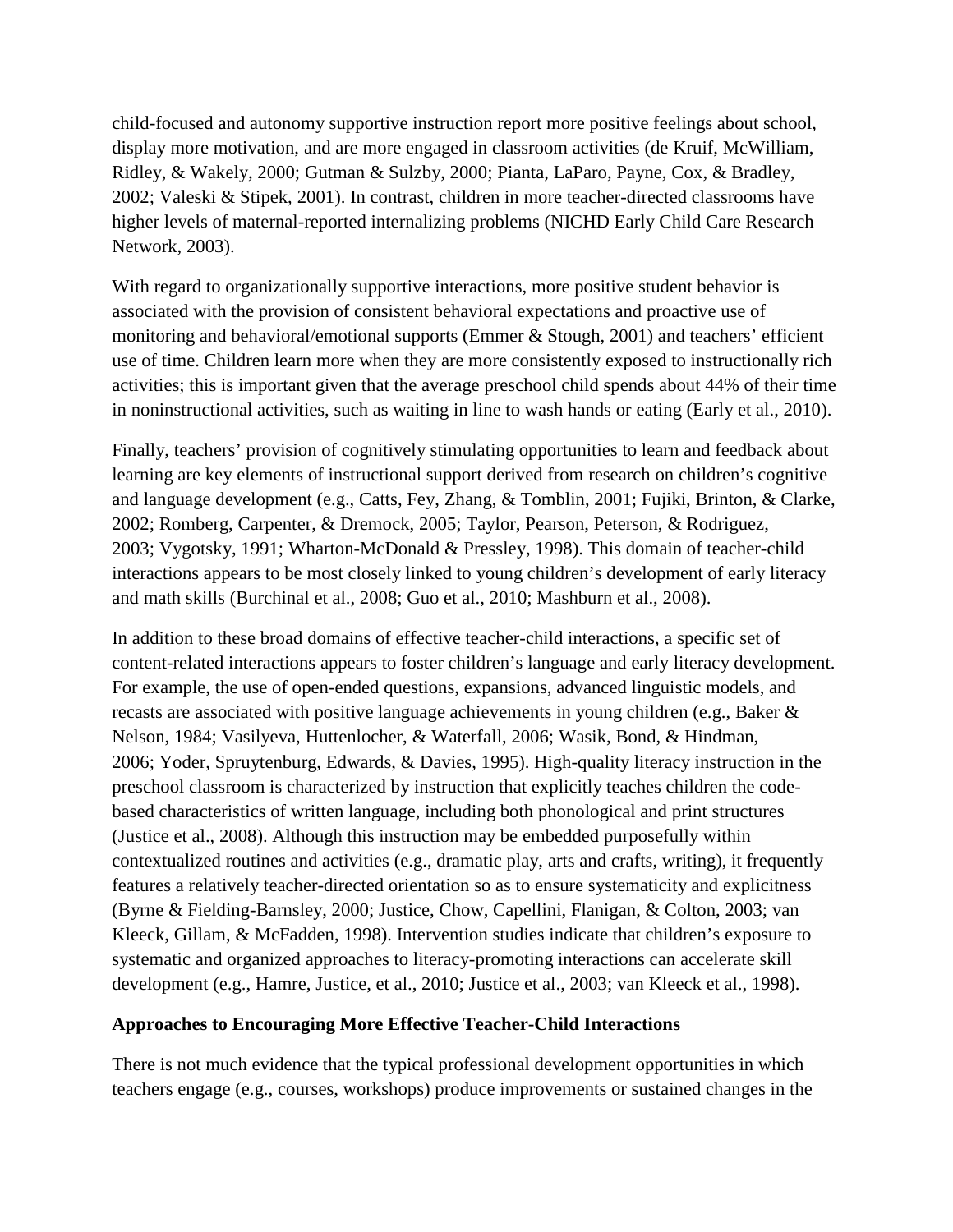types of teacher-child interactions described previously. In fact, a considerable point of contention for many years has been whether or not a bachelor's degree should be a minimal requirement for teaching in an early childhood classroom. The failure to find systematic associations between degree status and program quality or child outcomes suggests that simply requiring a bachelor's degree will not guarantee positive outcomes for children in early childhood programs (Early et al., 2007). However, recent work suggests professional development that directly targets improvements in teacher-child interactions can be effective (Bierman, Nix, Greenberg, Blair, & Domitrovich, 2008; Domitrovich et al., 2008; Hsieh, Hemmeter, McCollum, & Ostrosky, 2009; Pianta, Mashburn, Downer, Hamre, & Justice, 2008;Ramey & Ramey, 2008; Raver et al., 2008). Most of these newer, empirically supported approaches to professional development provide some combination of curriculum training and classroom-based coaching to teachers (Bierman et al., 2008;Domitrovich et al., 2008; Hsieh et al., 2009; Pianta et al., 2008; Raver et al., 2008). There is less evidence on the degree to which these interventions could be the focus of more formal coursework that would ultimately contribute to degree-related requirements that do produce more effective teaching.

Few studies have systematically tested the effects of courses on early childhood teacher-child interactions or child outcomes (see Dickinson & Caswell, 2007; Howes, Galinsky, & Kontos, 1998; Kontos, Howes, & Galinsky, 1996; Neuman & Cunningham, 2009, for exceptions), despite the assumption that exposure to teacher preparation courses or accumulation of course credits leads to more effective teaching. Here we use the word *course* to refer to a unit of teaching that typically lasts one academic term, is led by an instructor, has a fixed roster of students, and includes formal evaluation (e.g., grades, exams, projects). Thus, courses are different from the typical workshops delivered during in-service training. However, courses can be delivered as a part of either pre-service or in-service training and have the potential to be scaled through the higher education system in ways that are unlikely to occur in the context of curricular or coaching-based interventions (Scott-Little et al., in press).

Although there are a few other examples of effects of courses on early childhood practice, the current study offers a unique contribution in a number of ways. First, courses often focus either on social-emotional teaching practices (e.g., Howes et al., 1998) or instructional practices (e.g., Dickinson & Caswell, 2007). In this study we examine the ability to change both social and instructional teaching interactions within the context of a 14-week course. Second, there are few examples in which teachers have been randomly assigned to a course (see Dickinson & Caswell, 2007, for exception), and there is a need for further documentation of effects on coursework using this more rigorous experimental design. Third, this study was conducted among a very large and diverse population of teachers in 10 sites across the country. Teachers in the study had widely varying levels of education and experience. Thus, findings of this study can be generalized to a larger population of teachers than previous studies conducted with smaller, more homogenous samples of teachers. One final way in which this study is different from previous research is that it explicitly tests a theory of change in which changes in belief and knowledge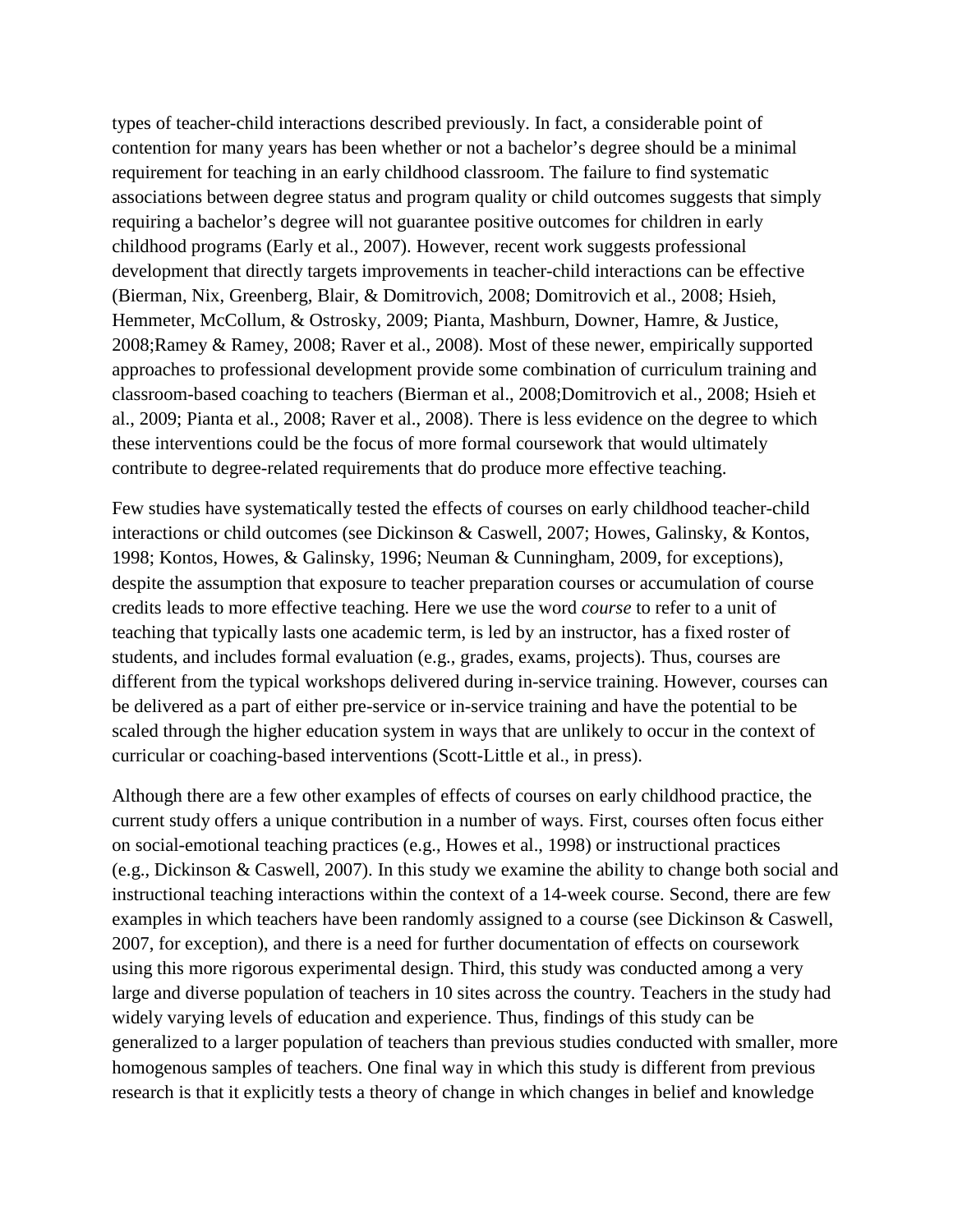are anticipated to mediate effects on practice. This theory of change is discussed in the following.

## **Theory of Change: Beliefs, Knowledge, and Skills Related to Effective Interactions**

In their review of research on professional development in early childhood, Sheridan and colleagues (Sheridan, Edwards, Marcin, & Knoche, 2009) suggest that professional development studies be designed to understand the "dynamic and transactional teacher and learning processes underlying effects." Key to this aim is a theory of change that articulates the proximal targets of an intervention, which in turn should be linked to child learning gains in a particular domain. In prior work on a coaching intervention, we describe this as a process of aligning professional development inputs to teachers with the behaviors in the classroom that advance children's learning (Pianta, Hamre, & Downer, 2011).

Figure 1 presents the theory of change model that guided the development of the NCRECE course—one designed to improve teacher-child interactions linked to children's language and literacy performance. One goal of this course was to help teachers understand that all interactions, whether social, organization, or instructional, serve as a foundation for early language and literacy development. For example, although emotional support is linked most closely to social development, there is also evidence that emotionally supportive teaching and positive teacher-student relationships are either directly or indirectly related to children's early academic development (Downer et al., 2010). Therefore, as described in greater detail in the method section, the first units of the course focused on these more generalized, foundational interactions but also explicitly brought teachers' attention to the relevance of these interactions for children's development of language or literacy skills.

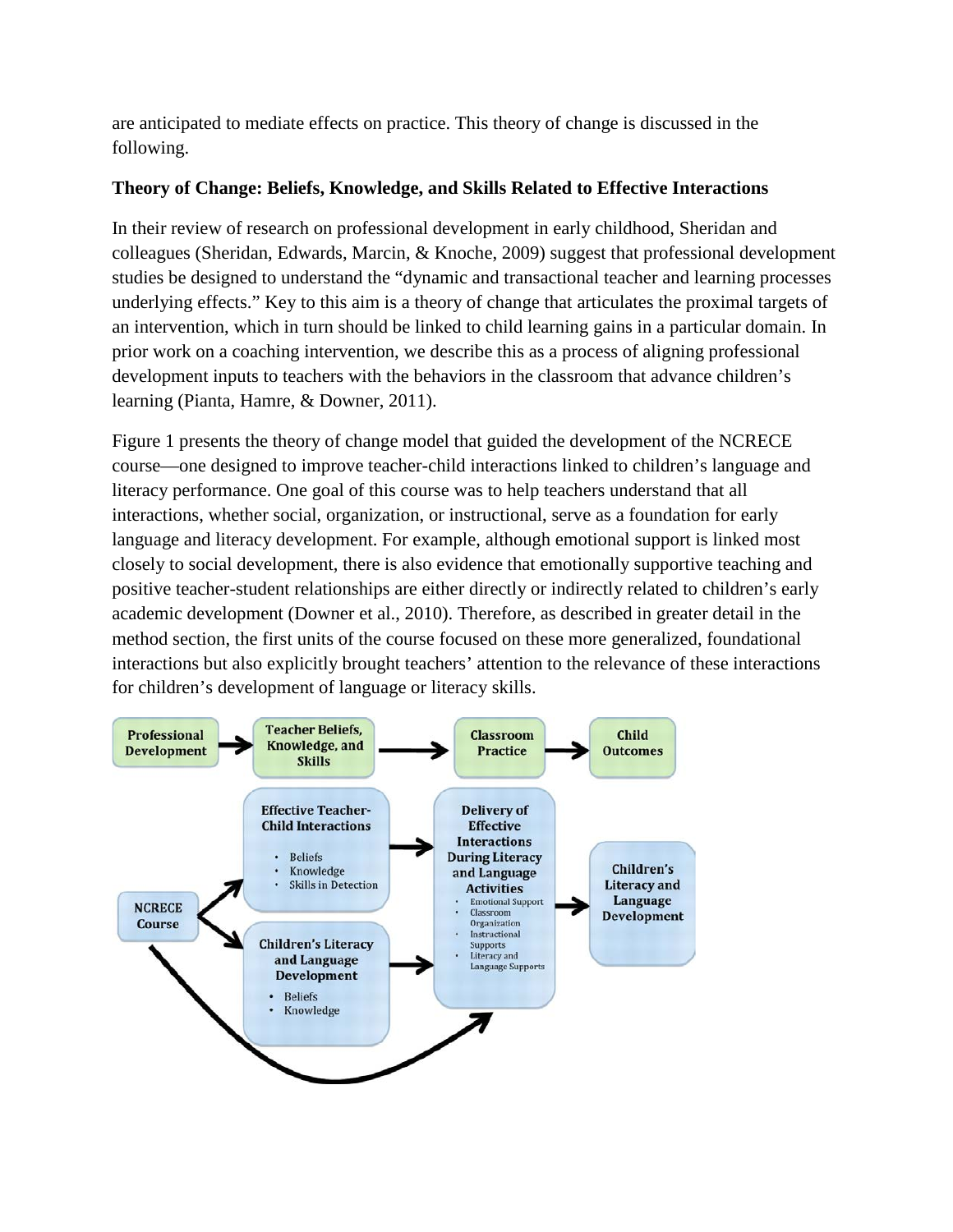**Figure 1.** Theory of change model for coursework on effective teacher-child interactions. *Note*. NCRECE = National Center for Research on Early Childhood Education.

A second goal was to provide teachers with knowledge about and examples of instructional interactions and activities that are focused *directly* on enhancing children's development of language and literacy skills. The latter sections of the course taught teachers about the major areas of language and literacy development and provided them with examples of classroom activities intended to target these skills. Here again an attempt was made to help teachers see that intentional use of instructionally supportive interactions can facilitate children's learning of language and literacy content. For example, we demonstrated how evidence-based literacy lessons were much more effective when infused with rich, back-and-forth feedback loops with children.

The theory posits two potential pathways for changing these interactions. In one pathway, the course promotes teacher learning in two domains of belief, knowledge, and skill that hypothetically mediate change in classroom behavior—one domain focused on generalized teacher-child interactions and the other on specific instructional strategies for developing literacy and language skills. We also posit a direct pathway in which teachers imitate effective behaviors viewed in course videos. As suggested by social learning theory (Bandura, 1986), teachers may learn how to behave in large part through observation of others. Dynamic memory theory (Schank, 1982) extends this work by suggesting that the schemas and scripts that people develop based on watching others are an important component of learning how to behave in a particular moment. This work suggests that teachers should learn a lot about how to teach from watching examples of teaching—an idea that has been validated by work on "teacher noticing" (e.g., Van Es & Sherin, 2002). In contrast to the mediated pathway, this direct pathway suggests that teacher knowledge, belief, and skills in the aforementioned domains may be inconsequential to changes in practice or may come after teachers make changes to practice.

The literature connecting beliefs to practices has led to varying conclusions about the centrality of beliefs in leading to behavioral change (e.g., Pajares, 1992; Sigel & McGillicuddy-De Lisi, 2002). However, there are a number of studies in early childhood that provide evidence that teacher beliefs may be an important target for interventions that ultimately aim to change teacher behavior (LaParo et al., 2009; McMullen et al., 2005; Pianta et al., 2005; Spear-Swerling & Brucker, 2004; Stipek & Byler, 1997).

With regard to beliefs about teacher-child interactions, the course was designed to advance the belief that teachers need to be actively engaged in interactions with children in order for learning to occur. Teachers who believe they should take a more passive role in children's learning are unlikely to engage in intentional teacher-child interactions, particularly instruction. Although definitions of "developmentally appropriate practice" suggest the importance of active involvement (National Association for the Education of Young Children, 2009), many early childhood professionals assert beliefs that downplay the active role of adults in children's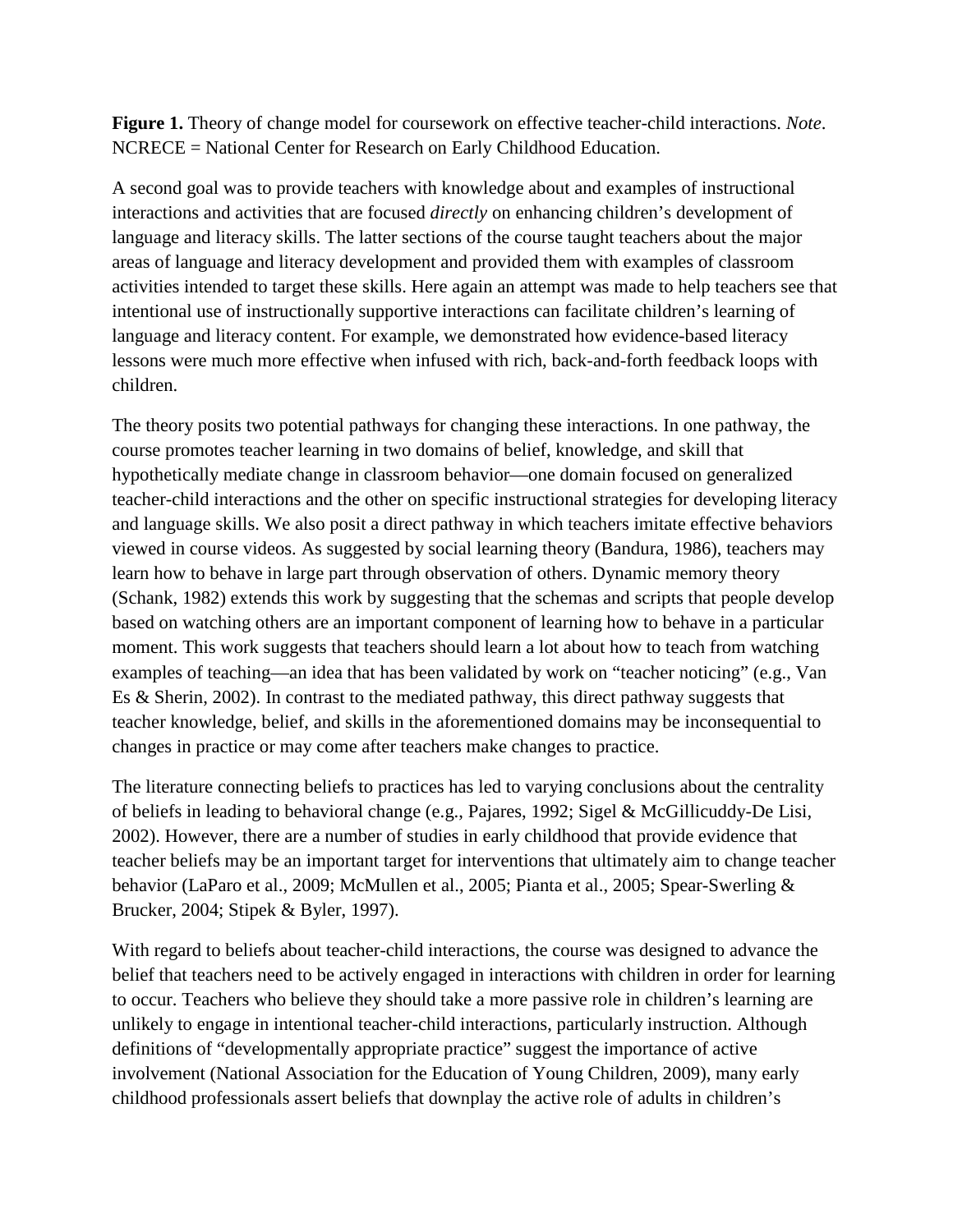learning. Thus, the course materials provided examples from research and video highlighting how cognitive and language development was enhanced through intentional teacher-child interactions.

The course also provided very specific knowledge about effective interactions and used the CLASS (Pianta et al., 2008), a validated observational measure, as the framework for this knowledge. Teachers were taught to make explicit links between teachers' behavioral actions and intended consequences for children. For example, when learning about behavior management, teachers were encouraged to watch and analyze videos that highlighted the ways in which specific teacher actions led to more or less positive behaviors among students in the classrooms. The course also targeted teachers' skills in *detecting* effective teacher-child interactions though video analysis. We hypothesized that it was not sufficient for teachers to be able to gain knowledge*about* effective interactions; they needed *actual skills* involving identification of effective interactions with a high degree of specificity in order to be most likely to transfer the coursework into changes in their practice.

The second domain of belief, knowledge, and skill targeted in the course concerned children's literacy and language skills. For example, teachers must know that young children who gain preliteracy and early language skills during the preschool year are much more likely to be successful in kindergarten. And although early childhood teachers tend to endorse the importance of systematically and intentionally developing children's language skills, they tend to not endorse active teaching of early literacy (Hindman & Wasik, 2008). Importantly, these beliefs are amenable to intervention (e.g., Cunningham et al., 2009; Dickinson & Caswell, 2007). Relatedly, the course enhanced teachers' knowledge about six areas of literacy and language development that are "high-priority" instructional targets (e.g., Gallagher, Frith, & Snowling, 2000; Hammill, 2004; National Early Literacy Panel [NELP], 2008; Schatschneider, Fletcher, Francis, Carlson, & Foorman, 2004; Storch & Whitehurst, 2002). Three targets (phonological awareness, alphabet knowledge, print awareness) are "code-based" literacy skills (e.g., Justice & Ezell, 2002; Ukrainetz, Cooney, Dyer, Kysar, & Harris, 2000; van Kleeck et al., 1998), whereas the others (vocabulary/linguistic concepts, narrative, social communication/pragmatics) are "meaning-based" language skills (Pankratz, Plante, Vance,  $\&$  Insalaco, 2007; Storch  $\&$ Whitehurst, 2002).

## **Current Study**

The current study examined the efficacy of this 14-week course among a diverse group of early childhood teachers. We examined the extent to which teachers who participated in the course (compared to a control group) displayed greater positive changes in their: (a) beliefs emphasizing the central role of the teacher in facilitating children's development of social, literacy, and language skills; (b) knowledge of effective teacher-child interactions; (c) skill to detect effective interactions in video; (d) beliefs about importance of teaching early literacy and language skills; (e) knowledge of the major domains of literacy and language development; and finally (f) use of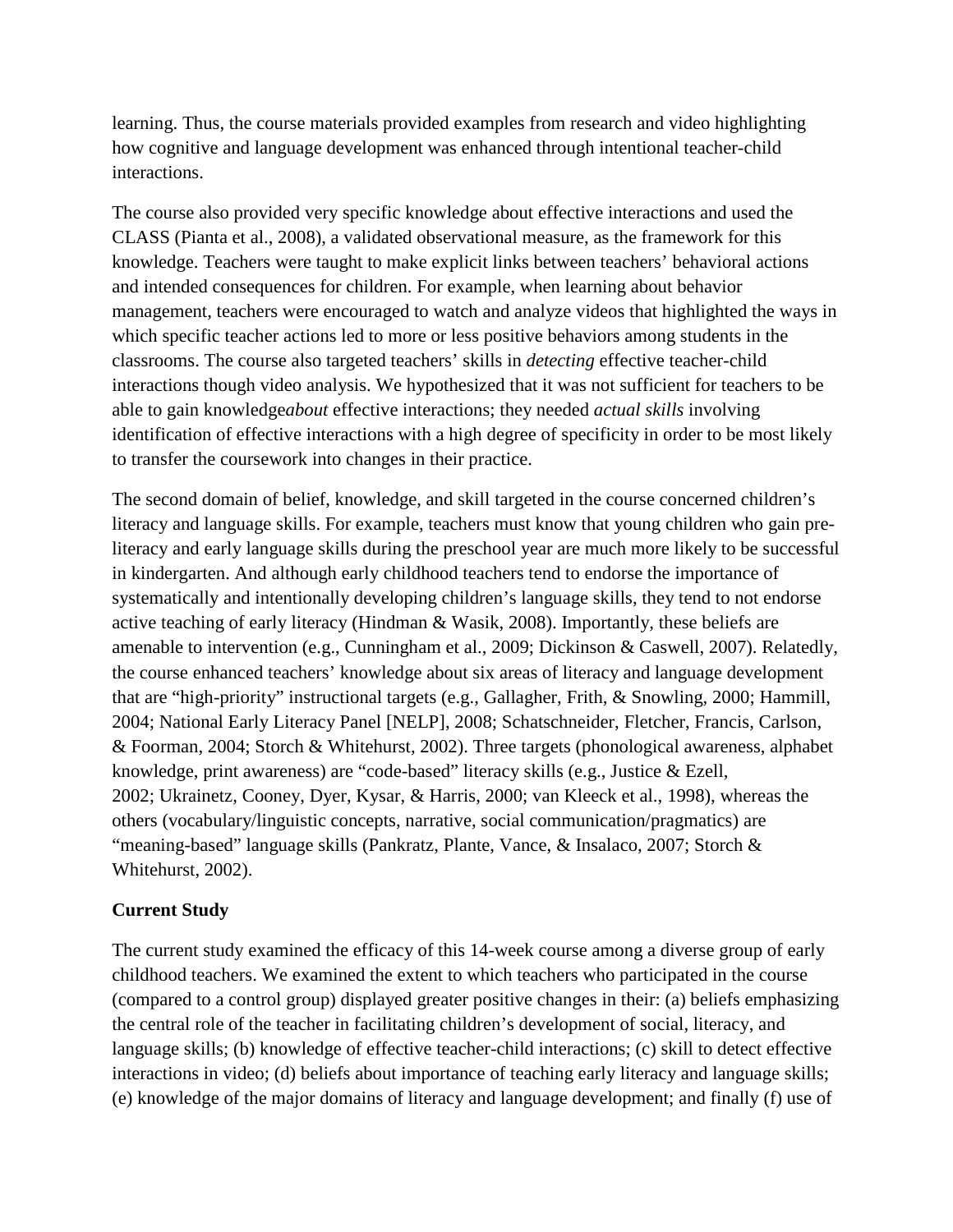effective teacher-child interactions (independently coded from videotapes of their classroom interactions). We also examined the extent to which the effects of the course were greater or less depending on teacher or program features (e.g., teacher education, years teaching experience, type of program, etc.), although we did not anticipate finding such effects. Finally, we examined the extent to which differences between course and control teachers' observed classroom interactions could be explained by changes in belief, knowledge, and skills. We anticipated that differences between groups in belief and knowledge would partially mediate differences in observed teaching practice.

#### **Method**

#### **Participants**

This study included 440 preschool teachers who participated in an 18-month study of two forms of professional development—a 14-week course and a yearlong consultation. Data for this study include those collected during the course phase of the study. The recruitment process for the professional development study targeted large community preschool and Head Start programs across the country. This resulted in five sites for Cohort 1 starting in spring 2008: New York City; Hartford, CT; Chicago, IL; Stockton, CA; and Dayton, OH. Five additional sites joined the study in Cohort 2, starting in spring 2009: Columbus, OH; Memphis, TN; Charlotte, NC; Providence, RI; and a second set of programs in Chicago, IL. Program administrators and teachers were invited to attend recruitment meetings in each location to learn about the study details. Additional follow-up was done with liaisons and directors by phone and e-mail. Teachers were considered eligible for participation if they were the lead teacher in a publicly funded classroom in which the majority of children were: (a) eligible for kindergarten the following school year and (b) did not have an IEP at the start of the current school year. In addition, in eligible classrooms instruction was in English for the majority of the school day, and high-speed Internet access was available for the teachers' use at the program site. Once teachers agreed to participate, they were randomized at the site location level into the course or control group for the first phase of the study so that approximately half of the teachers participated in each group.

In the final analysis group of 440 teachers, there were 217 teachers in the control condition and 223 teachers in the course condition. The majority of teachers (63%) worked in Head Start programs, and a significant portion worked in public schools (33%). Teachers were experienced, with an average of 11.2 years of experience teaching preschool-age children. Teachers were diverse in terms of educational backgrounds  $(A.A.$  degree or less = 40%, B.A. degree = 46%, M.A. degree or higher = 15%). Most of the teachers were African American (47%) or White (31%), with a smaller number of Latino (9%), Asian (3%), and other ethnicities (9%). Descriptive statistics are presented in Table 2 by condition. There were no significant differences in these demographic or work characteristics between the course and control groups.

**Table 2** Descriptive Statistics for Covariates by Treatment Group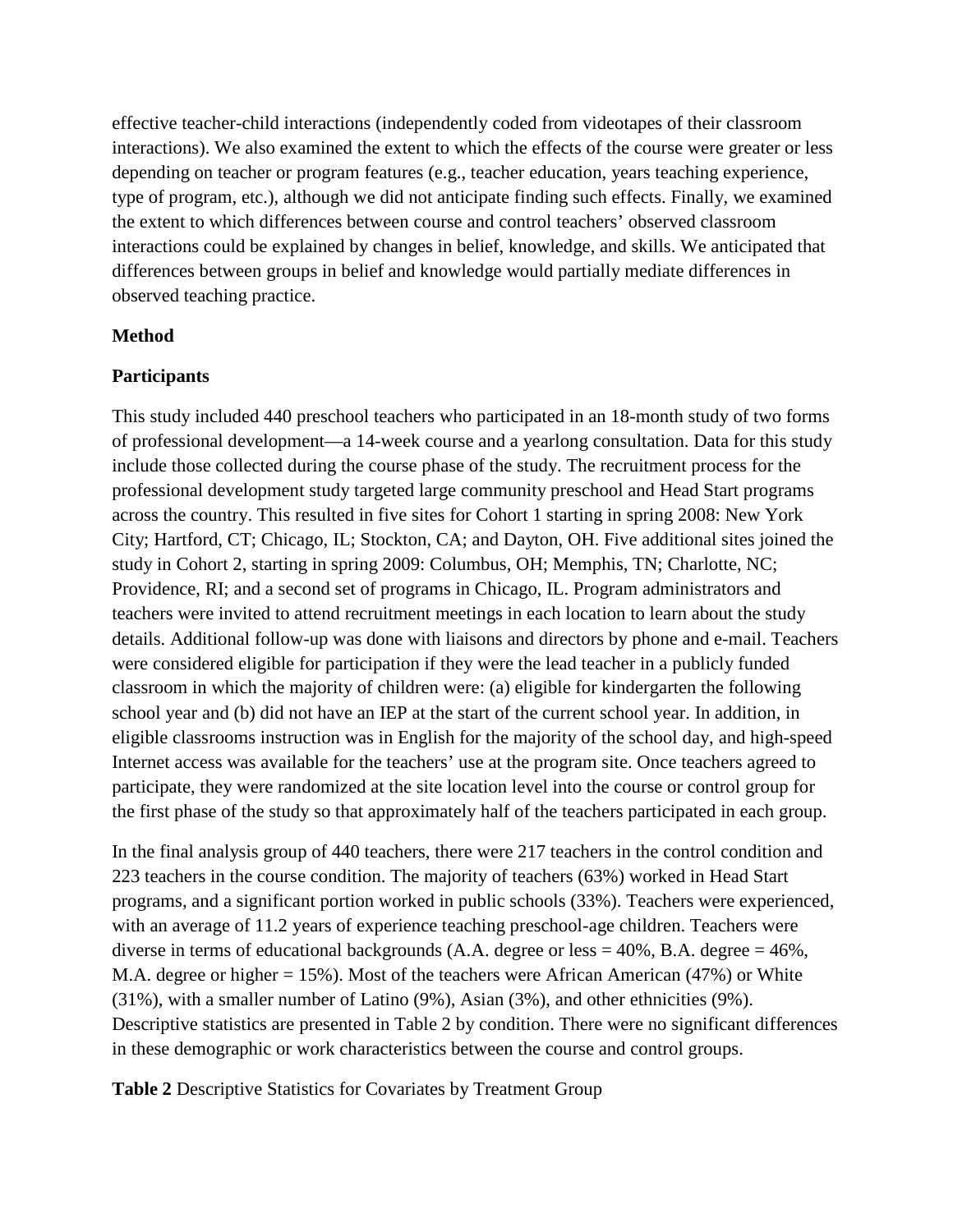|                                       | <b>Course Condition</b> |      | <b>Control Condition</b> |     |    |             |
|---------------------------------------|-------------------------|------|--------------------------|-----|----|-------------|
|                                       | N                       | $\%$ | M(SD)                    | N   | %  | M(SD)       |
| Teach in Head Start program           | 160                     | 61   |                          | 174 | 66 |             |
| Teach in a public school building     | 159                     | 32   |                          | 173 | 35 |             |
| Teacher education                     | 159                     |      |                          | 177 |    |             |
| Associate's degree or less            |                         | 42   |                          |     | 37 |             |
| Bachelor's degree                     |                         | 45   |                          |     | 46 |             |
| Master's degree or higher             |                         | 13   |                          |     | 16 |             |
| Years of experience: pre-kindergarten | 163                     |      | 11.09 (7.67              | 176 |    | 11.30(8.12) |

#### **Intervention Description**

The course, entitled Support of Language and Literacy Development in Preschool Classrooms Through Effective Teacher-Child Interactions and Relationships, was designed to increase teachers' knowledge about the vital role that teacher-child interactions play in learning and skill acquisition and to build specific skills for observing teacher-student interactions that contribute to language and literacy skills. The course was delivered in 14, 3-hour-long sessions through collaborations with local colleges and universities in each site. In most sites teachers who took the course received 3 units of college credit. There were between 5 and 15 teachers in each course section. Instructors  $(n = 15)$  were hired from the local early childhood (EC) community and were typically experienced EC teachers with some experience teaching in a higher education context. A few instructors were officially affiliated with 2-year or 4-year institutions of higher education; most were not. They were provided with instructor manuals, which included PowerPoint presentations, videos, and written assignments for each course section. Instructors attended a weeklong training and were provided with ongoing implementation support by NCRECE staff, including weekly phone calls from course developers. Videotape coding of course sections indicated high levels of implementation fidelity (LoCasale-Crouch et al., 2011).

The first three sessions provided teachers with information on the framework for the course and covered materials such as why preschool experiences are important for long-term development, the importance of teacher-child interactions and relationships for promoting children's development, and introduction to the three broad domains of the CLASS—Emotional Support, Classroom Organization, and Instructional Support. Sessions 4 and 5 focused on Emotional Support, Session 6 focused on Classroom Organization, and Sessions 7 and 8 focused on Instructional Supports. Within each of these sessions, teachers were introduced to the types of interactions that demonstrate effective interactions and exposed to videos in which they analyzed the extent to which these interactions were present or absent. Homework included readings and watching and analyzing additional videos online. Sessions 9 through 11 focused on language development and instruction—introducing teachers to the main domains of language development (vocabulary, pragmatics and social language, and narrative) and spending time watching videos highlighting effective language instruction. Teachers were also provided with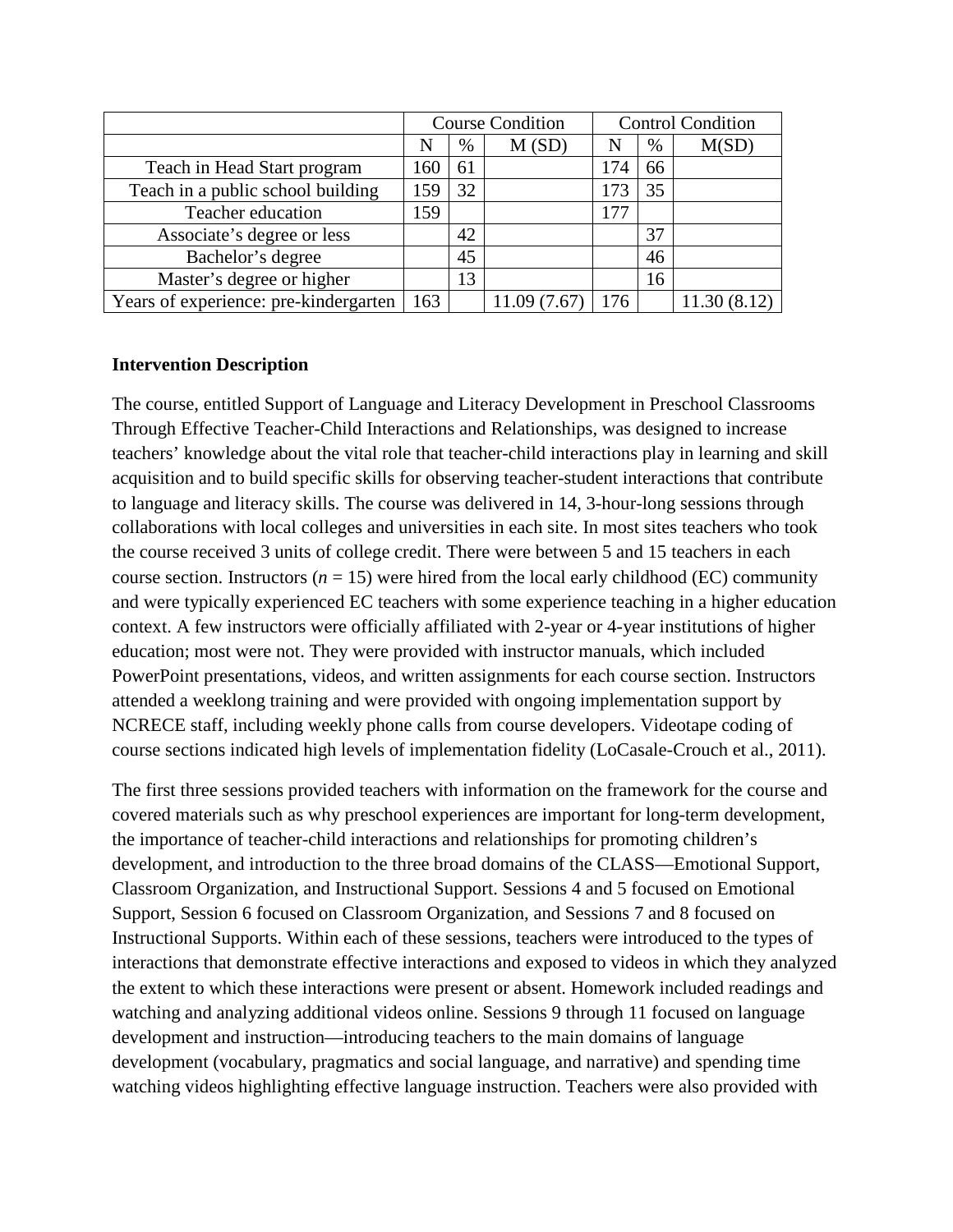sample language activities and asked to enact these in their classrooms. Sessions 12 and 13 focused on literacy development (print concepts, alphabet knowledge, and phonological awareness) and instruction, following a framework similar to that described previously for language development. In the final session, teachers were asked to film themselves delivering a literacy and language activity and shared their video with fellow teachers—highlighting examples of effective (or ineffective) interactions throughout.

Work by LoCasale-Crouch et al. (2011) demonstrates that the course was delivered with high levels of fidelity. Videotapes of course sessions were scored by NCRECE staff, and all instructors covered material as suggested. Instructors reported completing 95% of course materials. Furthermore, teachers reported that instructors delivered material with very high levels of quality.

Teachers in the control condition received business as usual supports and were not exposed to any of the coursework provided in this study, though they may have been taking other courses at the time.

#### **Measures**

Beliefs About Intentional Teaching is an 11-item scale to assess teacher beliefs that children's learning is contingent upon teachers being actively involved with children and providing some opportunities for explicit teaching of literacy skills (Hamre & Downer, 2007). This scale includes items such as "Preschool children are too young to benefit from explicit instruction in early literacy" and "Young children learn all the vocabulary they need from their peers in the context of play." Items are rated on a response scale from 1 (*strongly disagree*) to 5 (*strongly agree*). The internal consistency of this scale for the current study was .67. Despite the lower than ideal internal consistency, expert review of items provided face validity of the construct under study, and this measure is related in expected ways to a similar measure of teacher beliefs consistently linked with effective teaching.

Teachers' Knowledge of Effective Teacher-Child Interactions is a 14-item scale that tests a teacher's understanding of and knowledge about interactions that lead to positive development. The scale consists of multiple-choice items requiring a response to a classroom scenario. Correct answers are based on effective interactions using the CLASS framework for defining (Hamre & Pianta, 2007) and measuring (Pianta et al., 2007) high-quality interactions. One sample item was: "A child in class is shy and does not talk very much. Since this child rarely engages in conversations with either teacher or peers, one way the teacher can facilitate his language development would be: a. Always give each child a turn to share in circle time; b. Model language by describing what she is doing and what other children are doing; c. Enthusiastically engage him in the lesson using a variety of materials; d. Ask him questions which he can answer by nodding or shaking his head." In this case the correct answer was b, as this strategy is most likely to lead to increased language use by the child.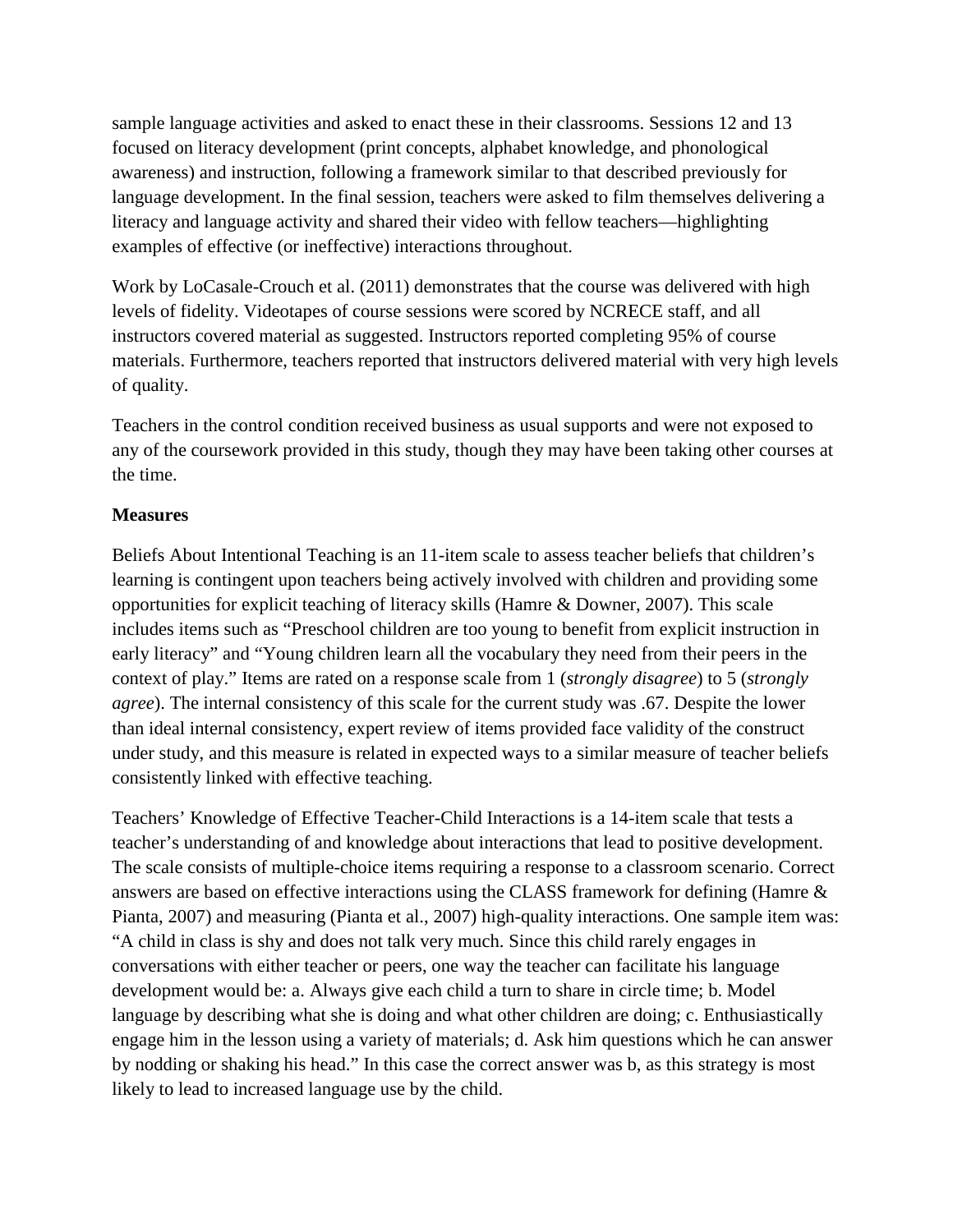Multiple steps went into development of this measure. First, items were generated and reviewed by experts in this content area to assure face validity of items. Then, items were piloted with existing teachers to assure readability and range in responses. Among the control group only, individual items were examined to assure adequate range of response options. Results indicated that while individual items ranged in difficulty, they all fell within the acceptable range of correct responses ratio to the number of those who answered the question (51%−90%). Additionally, items were examined for discrimination ability by looking at the difference in percentage correct by items for two groups: the highest 27% based on the total score and the lowest 27%, per recommended practice in multiple-choice item discrimination work (Kelley, 1939). On all items, the higher total scoring group exceeded the lower scoring group, meaning each item was able to discriminate between the two groups. Item discrimination ranged from 17% to 61%.

The Video Assessment of Interactions and Learning (VAIL) assessed teachers' skills in detecting effective interactions. Respondents watch two short videos (2–3 minutes each). After each video, participants can identify up to five *strategies* the teacher is using, such as strategies to engage the students in the lesson and hold their attention. Responses are coded for *accuracy* in relation to a standard identified in the CLASS. In the case that a strategy was coded as correct, a *breadth* score was also assigned, to indicate the number of CLASS indicators for a specific dimension that were mentioned in the response. For example, for the CLASS Instructional Learning Formats dimension, there are four indicators: effective facilitation, variety of modalities, student interest, and clarity of learning objectives. The breadth score measures the number of indicators that might be noted within a given dimension.

Research assistants participated in a half-day training session that included viewing the same video clips the NCRECE participants watched, reading and discussing the CLASS manual, practicing and discussing video assessment responses, and independently coding two complete video assessments. Reliability was assessed by comparing the exact matches between the research assistants' codes and the master codes derived from scoring of protocols by three VAIL experts. Research assistants were considered reliable if at least 80% of their codes matched exactly to the master codes. Coders demonstrated strong agreement, with an average exact agreement level of 82.5% on the 20% of the VAILs that were blindly double coded.

Beliefs About Importance of Literacy and Language Skills asks teachers to rate the importance of 12 skills for children as they enter kindergarten, such as "Blend syllables into words." Items are rated on a response scale from 1 (*not important*) to 4 (*essential*). Cronbach's alpha on this instrument for the current study was .87. Results from a prior study of pre-kindergarten teachers indicated that results on this scale are internally consistent with self-reported language and literacy practices (Burgess, Lundgren, Lloyd, & Pianta, 2001).

Knowledge About Language/Literacy Skills was assessed through 12 items in which teachers had to categorize particular skills (e.g., recognize letters in his/her name, use adjectives to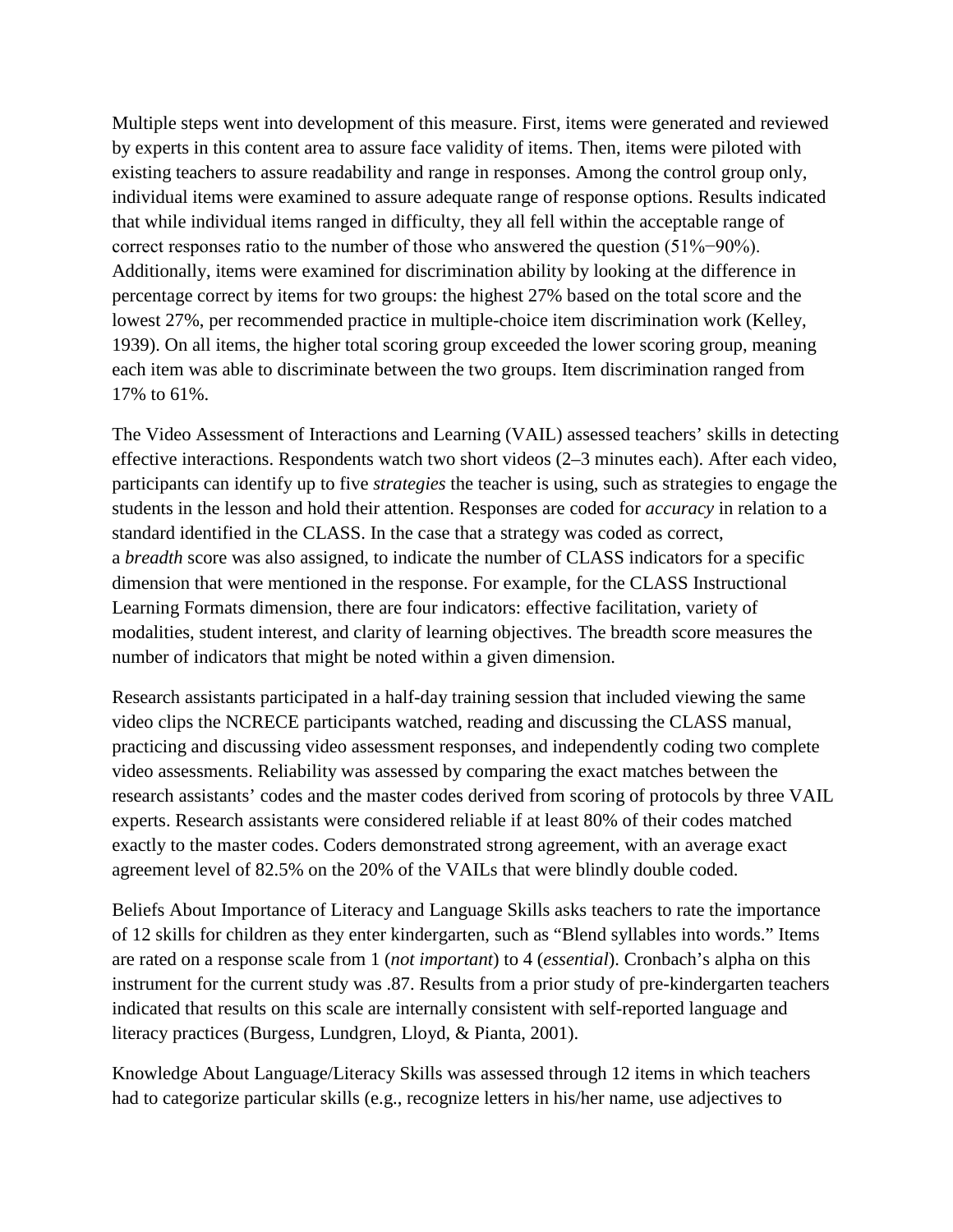modify nouns in conversations, blend syllables into words) into one of six language/literacy domains: alphabet knowledge, print concepts, vocabulary and linguistic concepts, pragmatics and social language, narrative skills, and phonological awareness. For this study, teachers' overall total correct for language and literacy skills was used. In addition to expert review and piloting with teachers prior to use in this study, items were examined in the control group. In examining individual items, the ratio of correct responses to completed items fell within an acceptable range (54%−85%), except for one item. Teachers were highly consistent (93%) in matching identification of the letters of the alphabet to the domain of alphabet knowledge. Nevertheless, this item was kept in the composite because of the theoretical importance of this knowledge. Additionally, items were examined for discrimination ability by looking at the difference in percentage correct by items for the highest and lowest performing groups. On all items, the higher total scoring group exceeded the lower scoring group, meaning each item was able to discriminate between the two groups (item discrimination ranged from 27% to 58%).

#### *Classroom Assessment Scoring System.*

CLASS measures 11 dimensions of interactions using 7-point scales: (a) positive climate, (b) negative climate, (c) teacher sensitivity, (d) regard for student perspectives, (e) behavior management, (f) productivity, (g) instructional learning formats, (h) concept development (i) quality of feedback, (j) language modeling, and (k) literacy focus. The CLASS served both as an outcome measure and as a focus of the intervention; more detailed descriptions are in Table 1. A principal components analysis across over 4,000 preschool and early elementary classroom reveals a three-factor solution: Emotional Support (positive climate, negative climate-reversed, teacher sensitivity, and regard for student perspectives), Classroom Organization (behavior management, productivity, and instructional learning formats), and Instructional Support (concept development, quality of feedback, and language modeling), with alphas of .81 to .89 (Hamre, Pianta, et al., 2010), respectively. The literacy focus dimension does not load with any of these CLASS domains and is thus analyzed separately here. CLASS instructional scales predict growth in language and literacy skills in pre-k (Howes et al., 2008; Mashburn et al., 2008) and first grade (Hamre & Pianta, 2007). Literacy focus, as measured by CLASS, is also associated with growth in children's early literacy skills (Hamre, Justice, et al., 2010). Emotional support and classroom organization have been linked to self-regulatory and social outcomes (Mashburn et al., 2008; Rimm-Kaufman, Curby, Grimm, Nathanson, & Brock, 2009).

Coders attended a 2-day CLASS training and had to pass the CLASS reliability test, which requires scoring five segments and demonstrating consistently with master codes (80% of codes within 1 point of master code). Average reliability for the Reliability I test was 84%, with a range of 60% to 100%. Coders who did not pass this initial test were provided with feedback and given a second test. Coders who did not pass this second test were assigned to other responsibilities. Throughout the coding period, all coders attended weekly meetings that focused on assessing progress and reliability, as well as addressing issues of potential drift. During these meetings 89% of codes were within 1 point of the master code.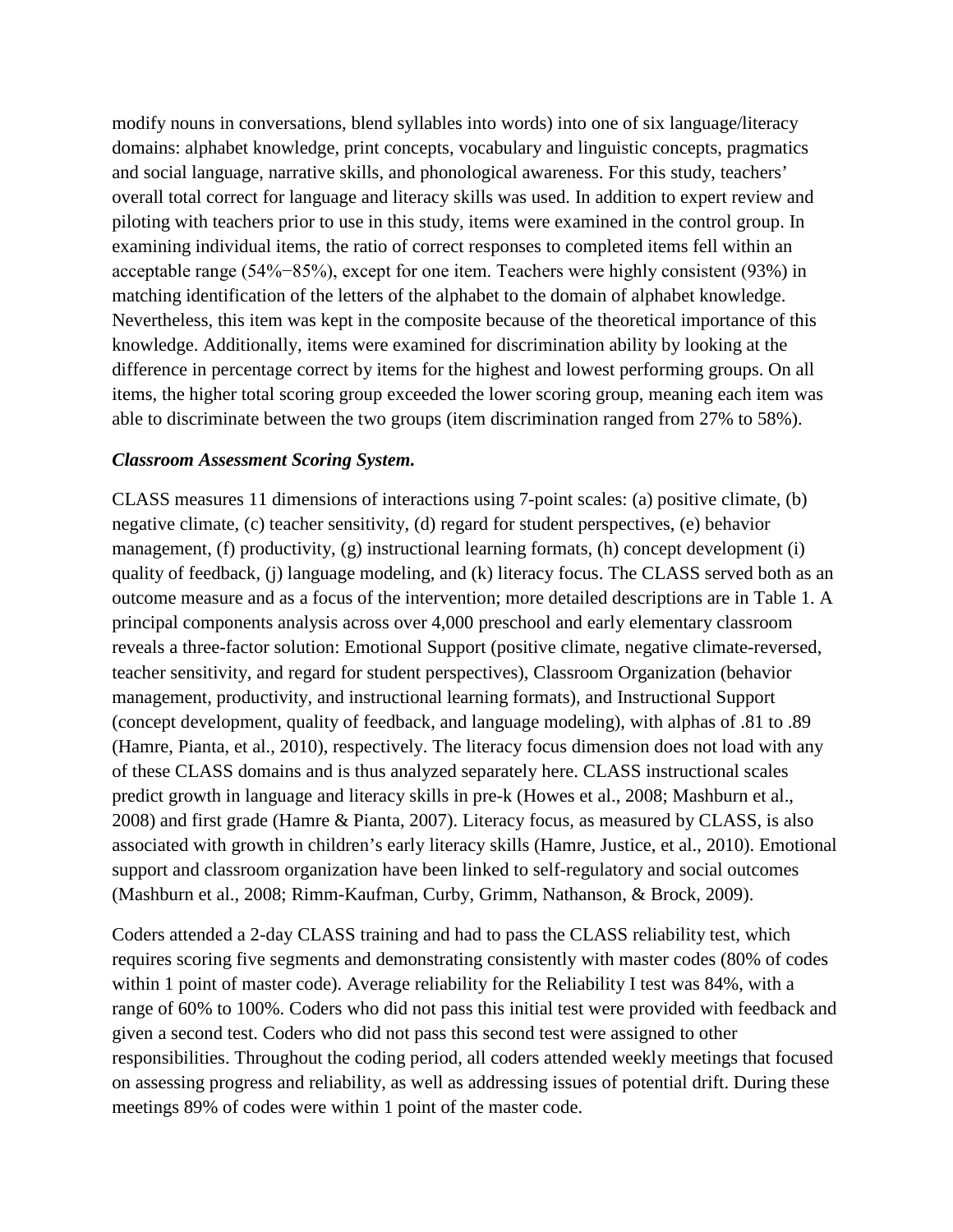#### **Procedures**

Teachers completed an online questionnaire within the month following the end of the course. This questionnaire included all teacher belief, knowledge, and skill measures described previously. Teacher use of effective-teacher child interactions was coded from videotapes teachers submitted to the research team. All teachers were provided with a digital video camera and digital video (DV) cassettes at the teacher training and with detailed documentation and training on how to use the camera. Teachers sent in four DVs during the course phase of the study, each recording 30 minutes of class time focused on literacy and language instruction. Two 15-minute segments were CLASS coded from each 30-minute DV. The first segment was always from minutes 00:00 to 15:00 and the second from minutes 15:01 to 30:00. If tapes did not run for the full 30 minutes CLASS codes were assigned if at least 8 minutes of video were available. Coding was randomly assigned to raters at the segment level. Each segment was double-coded. The segments that were selected for this study were taped by teachers during the end-of-course time frame for each site. End-of-course was defined as tapes that were taped between the midterm date of the course and 2 weeks after the last day of class. This time frame is not ideal for capturing post-course differences because some of the segments were taped prior to teachers completing the course. Post-midterm content focused primarily on instructional supports, with a heavy focus on literacy and language instructional strategies. Although we anticipate that the use of this time frame for videos may decrease effect sizes on observed practices, previous work has suggested that using more than one video of classroom practices can enhance the reliability of estimates of teacher's use of effective practices (Mashburn, Downer, Rivers, Martinez, & Brackett, 2010).

#### **Data Analysis**

Analysis focused on whether, compared to teachers in the control condition, teachers in the course condition had stronger beliefs regarding the importance of intentional teaching of literacy and language skills, higher levels of knowledge about effective teacher-child interactions and language and literacy domains, and higher quality of observed teaching practices. All teachers assigned to a treatment condition  $(n = 440)$  were included in these intent-to-treat analyses, including a number of teachers who signed up for the study but never participated. Using data from all teachers assigned to a treatment condition provides the most robust test of treatment effects. Most teachers had outcome data on the teacher report measures (67%). Slightly fewer (56%) had data on the video assessment (VAIL) due to some problems viewing the video online. There were also fewer teachers with observational data (56%) due in part to the fact that one course section was run during the summer and those teachers were not currently teaching. Finally, 75% to 79% of the teachers had data on the demographic and background measures. The most common reasons for missing data were teachers who dropped out of the study due to other time commitments.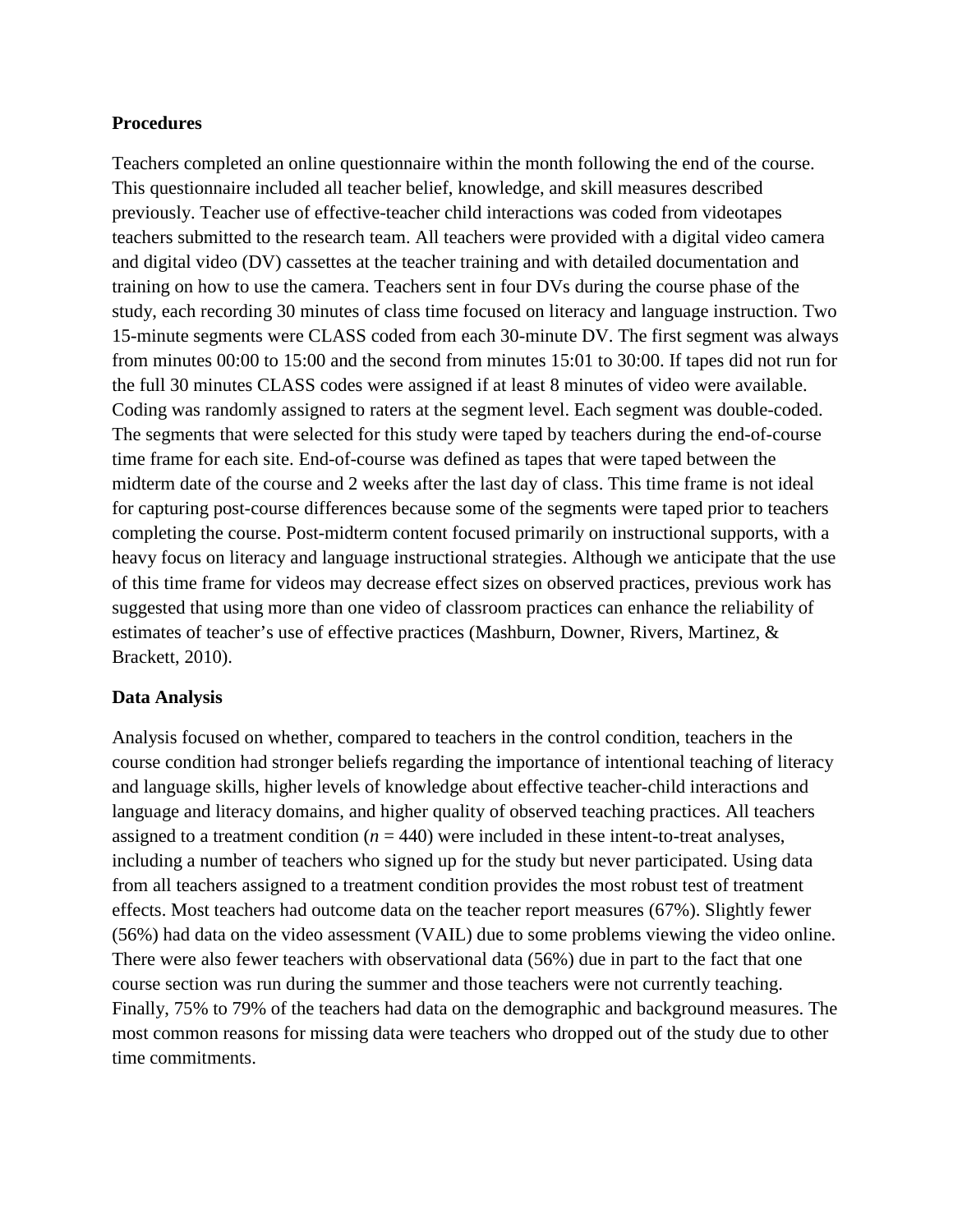Due to the high rates of missing data, all analyses described in the following were performed on 10 imputed complete data sets ( $N = 440$ ). Multiple imputation (MI) or data augmentation was carried using the MI procedure in SAS. All analytic variables, including nine dummy variables indicating study site, were used in the imputation, and all teachers  $(n = 440)$  were included in the multiple imputation procedure. In addition to the analytic variables discussed previously, we also included CLASS measures collected at the beginning of the school year. The MI procedure uses Bayesian simulation methods to perform the imputation, and the Monte Carlo Markov Chain algorithm used a single chain for each of the 10 imputed data sets. Five thousand burn-in iterations of the algorithm were performed before the first imputation and 1,000 iterations were used between imputations.

As noted previously, in one of the sites the course was given in the summer and therefore did not occur during a period in which they could be observed teaching. Preliminary analysis of the data revealed that the values for the CLASS measures imputed for these teachers resulted in large and highly variable between imputation site effects. This suggested that for these teachers, the imputation procedure did not have enough information to produce plausible values for the missing CLASS measures. Although we included these teachers in the imputation procedure and in other analyses presented in the article, teachers from this site were excluded from all analyses that involved CLASS measures.

Mixed effects, multiple regression/ANCOVA analyses were conducted and included as covariates teacher education and experience and whether the program was located in a public school or was a Head Start program. In addition, a set of dummy variables was entered that captured variation in each outcome across the sites included in our study. In most cases, teachers within the same site were invited to attend one of two courses. Although we include site as a fixed effect, we took an additional precaution of allowing the residuals among teachers within the same course to be correlated. For teachers in the same course their residual variance covariance matrix was assumed to have a block diagonal structure with a variance that was constant throughout the sample (diagonal elements) and constant covariance terms (off-diagonal elements). This structure was repeated for every course and the covariance estimates across courses were constrained to be equal. Teachers in the control condition were assumed to have uncorrelated error terms and a constant variance—we effectively assigned them to their own course. Some of the teachers in the treatment condition did not attend a course, either because of a time conflict or because they dropped out of the study entirely. We treated these teachers in the same manner as the teachers in the control condition and assumed that their errors were independent. The analysis on the multiple imputed samples was carried out using the MIXED procedure in SAS. We used the REPEATED statement to model the residual correlations among teachers within the same course. For some of the imputed data sets  $(-6%)$ , the mixed models did not converge. In these cases, we dropped the REPEATED statement and assumed independent errors. The estimates obtained from each imputed sample were integrated using the MIANALYZE procedure in SAS.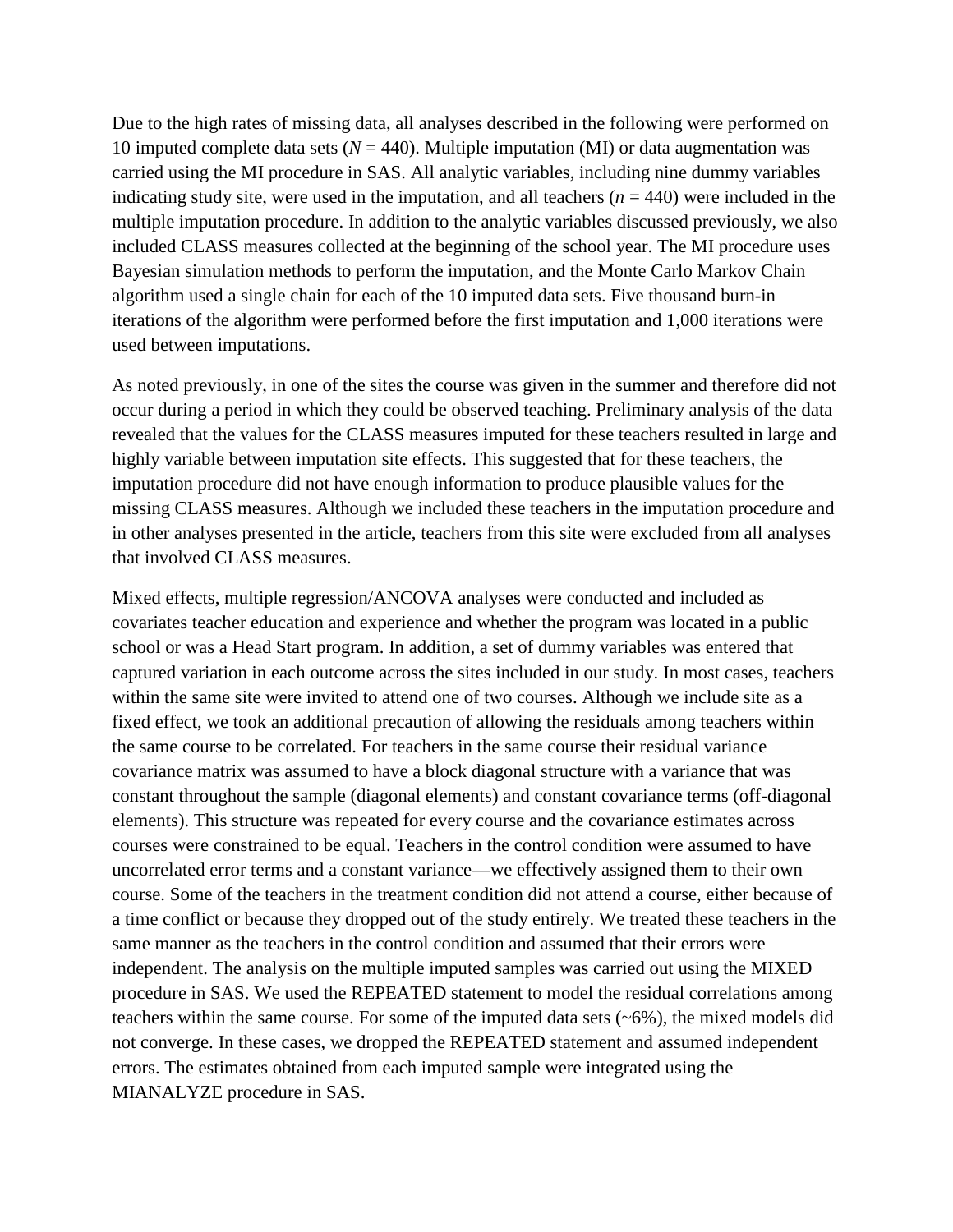The overall analysis strategy involved first estimating treatment effects using these factors as covariates and then asking whether they moderated the anticipated treatment effects on knowledge and practice. To assess the degree to which differences in observed teaching practice may be mediated by differences in teachers' beliefs and knowledge, we tested each indirect path between treatment and the individual measures taping knowledge separately. These knowledge and belief measures were entered separately because they were not highly correlated with one another and could not be reliably combined into a single factor. The estimates for the indirect effects were obtained using path analysis and are a product of two coefficients. The first coefficient, the "a path," is the coefficient for the treatment effect on the mediator. This coefficient comes from a regression of the mediator on treatment as well as the set of covariates (e.g., teacher education) discussed previously. The second coefficient, the "b path," is the coefficient for the effect of the mediator on the outcome, controlling for treatment status. It comes from a regression of each outcome on the treatment indicator variable and the mediator. The set of covariates are also included in the estimation of  $b$  paths.<sup>1</sup> The level of statistical significance of the indirect paths, " $a \times b$ ," were based on a Sobel test.

#### **Results**

The results for the regression/ANCOVA models that included treatment, educational setting, and teacher education and experience are presented in Tables 3 and 4. The first two columns report the number of non-missing values, unadjusted means, and standard deviations for the treatment and control groups. The third column reports the effect size and *p* value from the treatment coefficient in the ANCOVA analysis conducted on the multiply imputed data. The effect size is calculated as the ratio of the regression coefficient for the treatment group indicator variable (numerator) and the square root of the error variance (denominator) obtained from the estimated residual variance-covariance matrix and averaged over the 10 imputed data sets.

|                    | N   | Course M (SD) | Control M (SD) | <b>Effect Size</b> |
|--------------------|-----|---------------|----------------|--------------------|
| Beliefs about      | 296 | 3.74(.65)     | 3.53(.59)      | $.43***$           |
| intentional        |     |               |                |                    |
| teaching           |     |               |                |                    |
| Knowledge of       | 297 | 79.19 (15.23) | 69.05 (14.37)  | $.77***$           |
| effective          |     |               |                |                    |
| interactions       |     |               |                |                    |
| (multiple choice)  |     |               |                |                    |
| Ability to         | 248 | 5.72(3.41)    | 3.91(2.68)     | $.60***$           |
| identify effective |     |               |                |                    |
| interactions       |     |               |                |                    |
| (VAIL breadth)     |     |               |                |                    |
| score)             |     |               |                |                    |
| Beliefs about      | 297 | 3.49(.40)     | 3.22(.49)      | $.65***$           |
| importance of      |     |               |                |                    |

**Table 3** Course Effects on Teachers' Beliefs, Knowledge, and Skills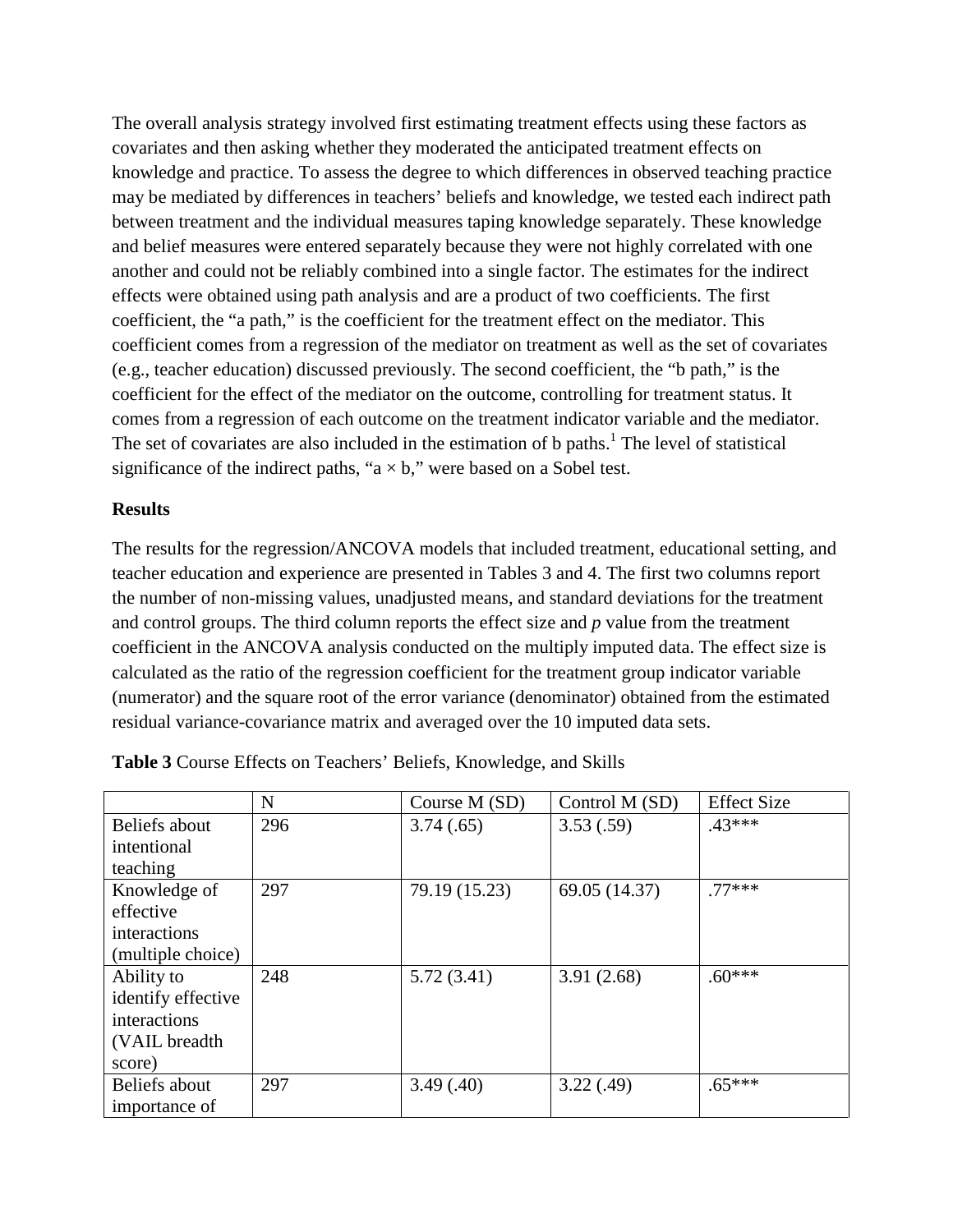| literacy and    |     |               |               |        |
|-----------------|-----|---------------|---------------|--------|
| language skills |     |               |               |        |
| Knowledge       | 297 | 76.93 (16.61) | 69.08 (19.15) | .49*** |
| about literacy  |     |               |               |        |
| and language    |     |               |               |        |
| skills          |     |               |               |        |

Note. The first two columns report the number of non-missing values, unadjusted means, and standard deviations for the treatment and control groups. The third column reports the effect size and p value from the treatment coefficient in the ANCOVA analysis conducted on the multiply imputed data. VAIL = Video Assessment of Interactions and Learning.\*\*\* $p<.001$ .

**Table 4** Course Effects on Observed Teacher-Child Interactions (Classroom Assessment Scoring System; CLASS)

|                               | Course M (SD) | Control M (SD) | <b>Effect Size</b> |
|-------------------------------|---------------|----------------|--------------------|
| <b>Emotional Support</b>      | 5.44(0.43)    | 5.24(0.56)     | $0.41*$            |
| composite                     |               |                |                    |
| Positive climate              | 5.54(0.63)    | 5.32(0.78)     | 0.31               |
| Negative climate              | 1.19(0.28)    | 1.23(0.37)     | 20.22              |
| Teacher sensitivity           | 5.02(0.66)    | 4.82(0.72)     | 0.29               |
| Regard for student            | 4.38(0.65)    | 4.04(0.82)     | $0.45**$           |
| perspectives                  |               |                |                    |
| Classroom                     | 5.48(0.51)    | 5.31(0.65)     | 0.28               |
| Organization                  |               |                |                    |
| composite                     |               |                |                    |
| Behavior management           | 5.71(0.73)    | 5.58(0.85)     | 0.15               |
| Productivity                  | 6.04(0.57)    | 5.89(0.72)     | 0.19               |
| <b>Instructional learning</b> | 4.7(0.57)     | 4.47(0.75)     | $0.35*$            |
| formats                       |               |                |                    |
| <b>Instructional Support</b>  | 3.00(0.62)    | 2.59(0.64)     | $0.66***$          |
| composite                     |               |                |                    |
| Concept development           | 2.68(0.74)    | 2.22(0.69)     | $0.68***$          |
| Quality of feedback           | 3.11(0.62)    | 2.76(0.72)     | $0.49***$          |
| Language modeling             | 3.2(0.77)     | 2.77(0.77)     | $0.57***$          |
| Literacy focus                | 2.22(0.82)    | 2.09(0.80)     | 0.19               |

Note. The first two columns report the number of non-missing values, unadjusted means, and standard deviations for the treatment and control groups. The third column reports the effect size and p value from the treatment coefficient in the ANCOVA analysis conducted on the multiply imputed data. \*p<.05. \*\*p<.01. \*\*\*p<.001.

#### **Effects of Course on Teachers Belief, Knowledge, and Skills**

As can be seen in Table 3, the teachers in the course treatment group endorsed more intentional teaching beliefs (effect size = .43), displayed better knowledge about effective interactions (effect size = .77), and were better able to specifically identify multiple aspects of effective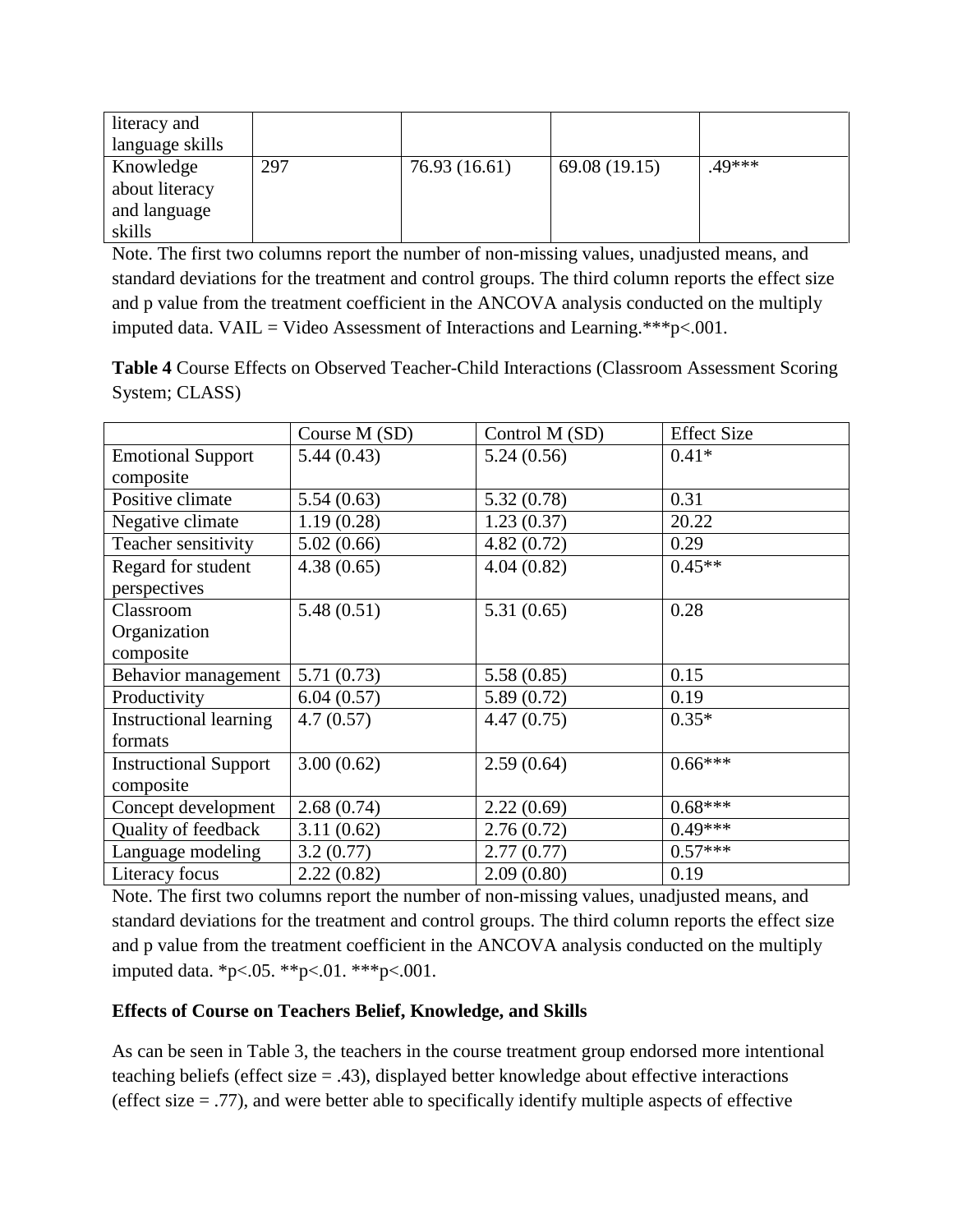instruction in video (effect size = .60). Teachers in the course condition also were more likely to report that language and literacy skills were essential to young children's development (effect size = .65) and displayed greater knowledge about these skills (effect size = .49).<sup>2</sup>

#### **Effects of Course on Observed Teacher-Child Interactions**

Table 4 reports on results of the ANCOVA for observed teacher practices, using the CLASS. Analyses conducted at the CLASS domain level demonstrated effects of the course on teachers' provision of emotionally supportive interactions (effect size = .41) and instructionally supportive interactions (effect size = .66). There were not significant effects on observations of teachers' use of classroom organization and management interactions.

Because the course provided content specific to each of the CLASS dimensions, these analyses were also run at the dimension level. Results indicate that within the Emotional Support domain teachers in the course condition demonstrated more child-focused and autonomy supportive interactions (regard for student perspectives, effect size = .45). Although the Classroom Organization domain results were not significant, teachers in the course condition did display a greater ability to engage children in instructional opportunities (instructional learning formats, effect size = .35). Within the Instructional Support domain, teachers in the course demonstrated more effective use of strategies that encourage higher-order thinking skills (concept development, effect size = .68), more frequent and intensive feedback (quality of feedback, effect size = .49), and more effective use of language facilitation strategies such as open-ended questions, contingent conversations, and expansion of child talk (language modeling, effect size  $= .57$ ).

## **Is the Course More Effective for Certain Types of Teachers?**

The second set of analyses tested whether teacher characteristics or type of program moderated the treatment effects. None of the interactions were statistically significant; thus, the course was equally effective across teachers with a diverse range of educational backgrounds and across those working in Head Start and other types of early childhood programs.

## **Are Differences in Observed Teacher-Child Interactions Explained by Differences in Teacher Belief, Knowledge, and Skills?**

We conducted path analysis examining the extent to which differences in course and control teachers' belief, knowledge, and skill in detecting effective interactions mediated the differences in observed teaching. Separate analyses were conducted for each CLASS domain and potential mediator. There was very limited evidence to support the hypothesized meditational models. We observed one statistically significant indirect path, and it involved the Instructional Support domain and the VAIL breadth score—a teacher's ability to describe a broad range of effective interactions from the video ( $z = 2.02$ ,  $p < .05$ ). Figure 2 provides a visual representation of the meditational pathway, including standardized coefficients for each path.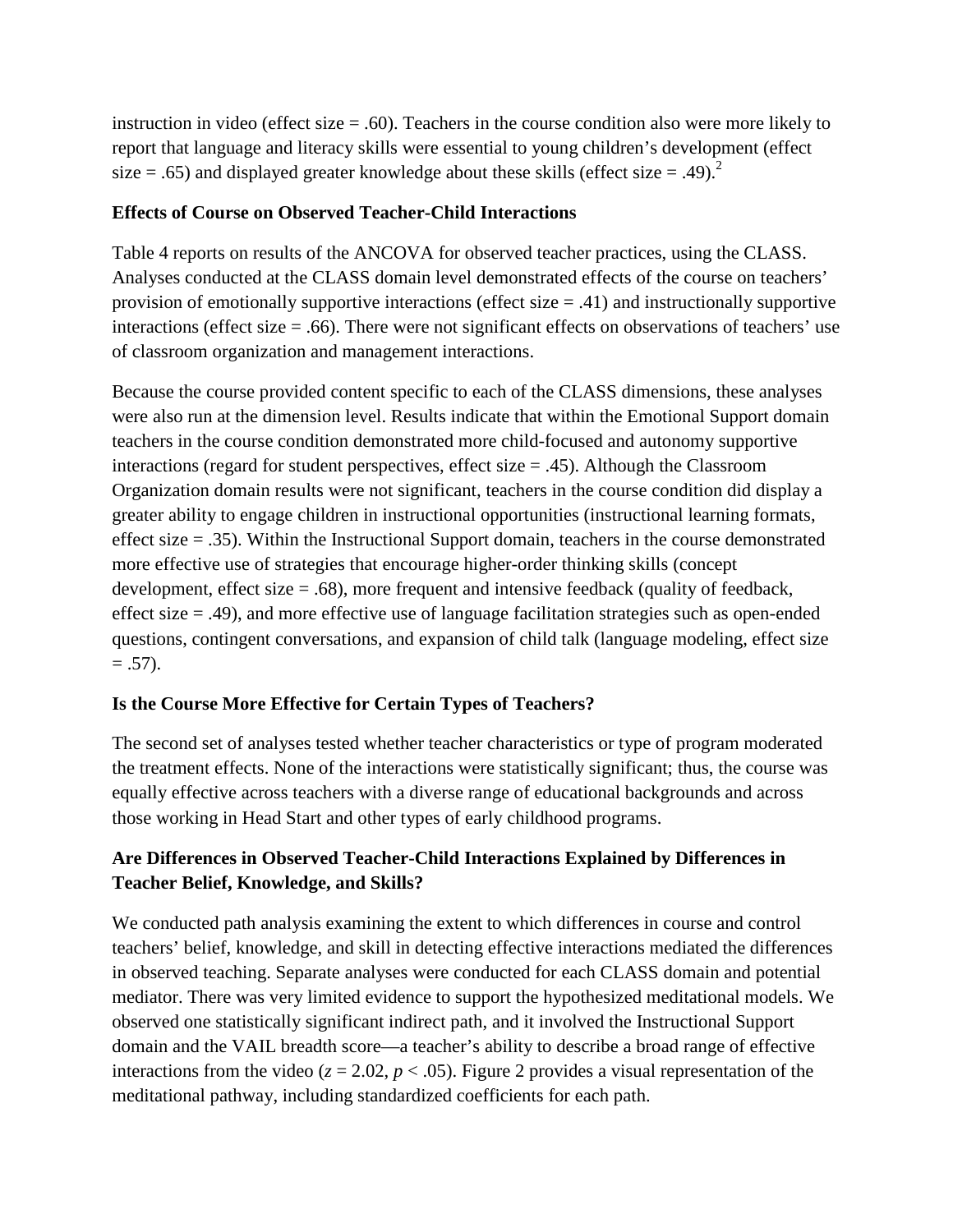

**Figure 2.** Skills in detecting effective interactions (VAIL) partially mediate association between treatment assignment and observed Instructional Support (CLASS). Note. Paths represented by standardized coefficients, all  $p < .05$ . NCRECE = National Center for Research on Early Childhood Education;  $VALU = Video Assessment of Interactions and Learning; CLASS =$ Classroom Assessment Scoring System.

#### **Discussion**

Recent research and policy initiatives focus attention on the importance of teachers' daily interactions with children in early childhood settings and point out the general low levels of such assets (Dickinson & Brady, 2006; Howes et al., 2008; Jackson et al., 2006; Mashburn et al., 2008). The present study demonstrates that an in-service course can improve the quality of teachers' interactions with children, without providing any feedback or coaching on teachers' own classroom practice. Among a group of 440 early childhood teachers, half were randomly assigned to take a 14-week course on effective teacher-child interactions. This course used the Classroom Assessment Scoring System to organize, describe, and demonstrate effective interactions and how interactions can promote language and literacy skills. Compared to teachers in a control condition, those who took the course reported more intentional teaching beliefs and demonstrated greater knowledge of and skills in detecting effective teacher child-interactions. Teachers in the course also reported stronger beliefs about the importance of teaching children early literacy and language skills and demonstrated greater knowledge about these skills. And importantly, teachers who took the course demonstrated more effective emotional and instructional practices in interactions with children. These results add to the growing literature on effective interventions for early childhood professionals that documents explicit efforts to change teachers' classroom practices (Bierman et al., 2008; Domitrovich et al., 2008; Hsieh et al., 2009; Pianta et al., 2008; Raver et al., 2008). Because the course was equally effective across teachers with less than an associate's degree as well as those with advanced degrees, it could meet a broad set of needs in the professional workforce. And there was limited, but suggestive, evidence that a portion of the benefits of the course for improving teachers' interactions was a function of its impact on teachers' skill in detecting effective interactions in video.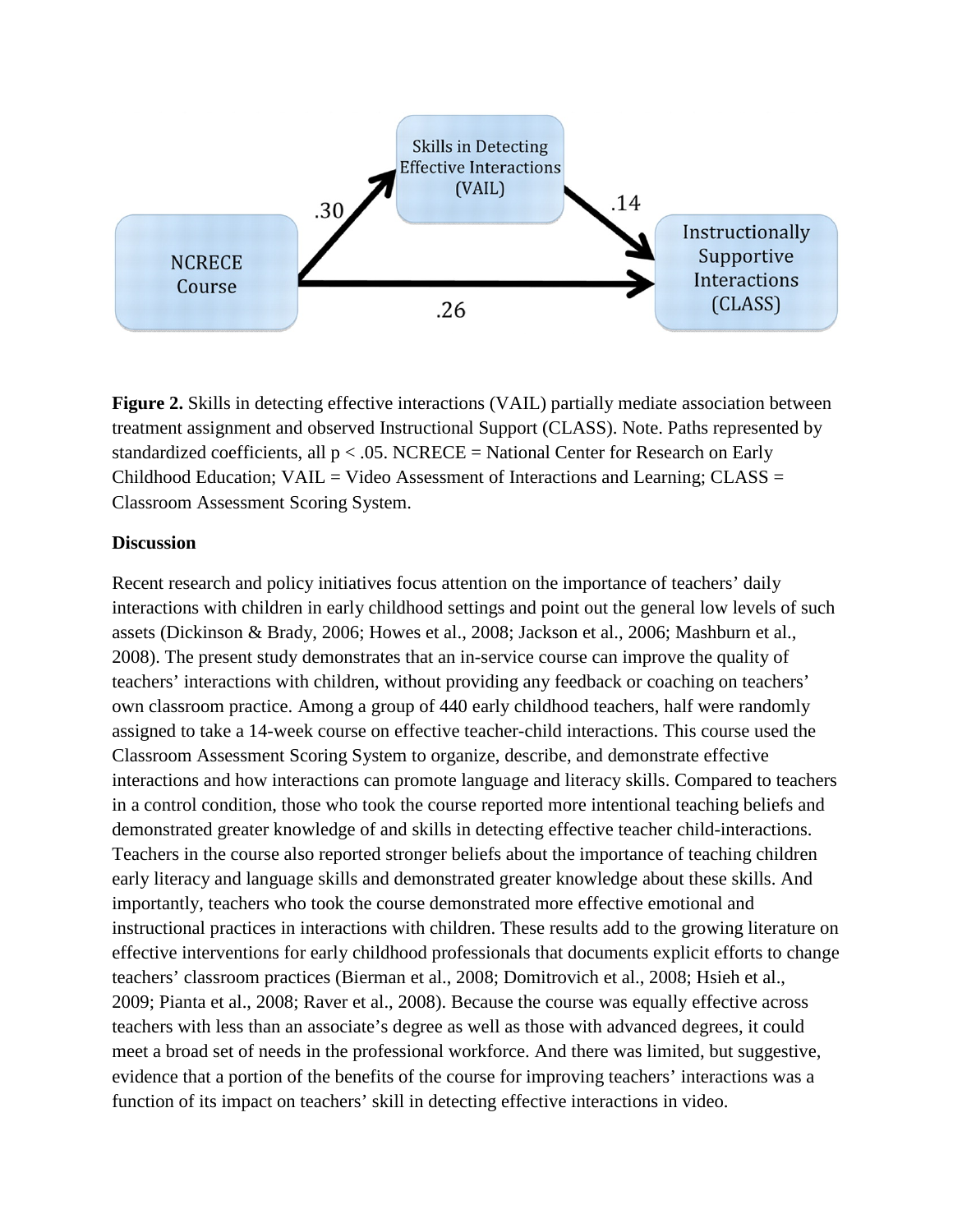#### **Effects of Course on Teachers' Beliefs, Knowledge, Skills, and Practice**

NCRECE designed a course to improve teachers' beliefs, knowledge, and skills in two broad domains—effective teacher-child interactions and children's language and literacy development. Across domains, the study indicated significant effects of the course on all measures of belief, knowledge, and skill, with moderate effect sizes ranging from .41 to .72. Teachers in the course were more likely to endorse the importance of teachers taking an active role in children's learning and demonstrated better knowledge of specific interactional strategies. They also were better able to identify effective teacher-child interactions in video. Given evidence that teachers who use these practices in the classroom have children that make greater academic and social gains, this type of knowledge may be important (Howes et al., 2008; Mashburn et al., 2008).

The second broad domain of belief and knowledge that the course targeted was in relation to young children's language and literacy skills. Research has indicated great variability in teachers' beliefs about the developmental appropriateness of teaching young children literacy and language skills in early childhood settings (Hindman & Wasik, 2008). Within this study, teachers were asked to rate the importance of a set of skills for children entering kindergarten, including skills such as blending syllables into words, recognizing the letters in their names, and mapping spoken word to print. Although all teachers tended to report these skills as important, teachers in the course condition reported these skills as more important than did teachers in the control group. Teachers' knowledge about children's literacy and language skills was also assessed, and teachers in the course group displayed significantly greater knowledge.

Most importantly, the course improved the quality of teachers' emotional and instructional interactions with children. Effects sizes are comparable to those from intervention studies using coaching and/or curricular models (e.g., Domitrovich et al., 2008; Pianta et al., 2008; Raver et al., 2008). In relation to teachers' use of emotionally supportive interactions, teachers who participated in the course were observed to display more support for children's autonomy. These types of emotional supports are important to the development of children's motivation and social adjustment (Gutman & Sulzby, 2000; McCartney et al., 2007; Valeski & Stipek, 2001). Although differences in observed practice were relatively small, there is evidence that small, incremental differences within the moderate to high end of these emotional support dimensions are associated with more positive social development among children (Burchinal, Vandergrift, Pianta, & Mashburn, 2010). There were not significant changes in the other dimension within Emotional Support, but all differences were in the expected direction. It may be that regard for student perspectives, which focuses on providing children with more choices, leadership opportunities, and freedom in the classroom, is easier to change based on didactic course-based instruction than are climate aspects of the classroom or teachers' sensitivity, which may be more closely tied to psychological characteristics of teachers. Interestingly, coaching interventions have demonstrated significant changes in these aspects of teacher-child interactions, suggesting, perhaps, that teachers need more individualized support in the context of a relationship to change these types of emotionally supportive interactions (Pianta et al., 2008; Raver et al., 2008).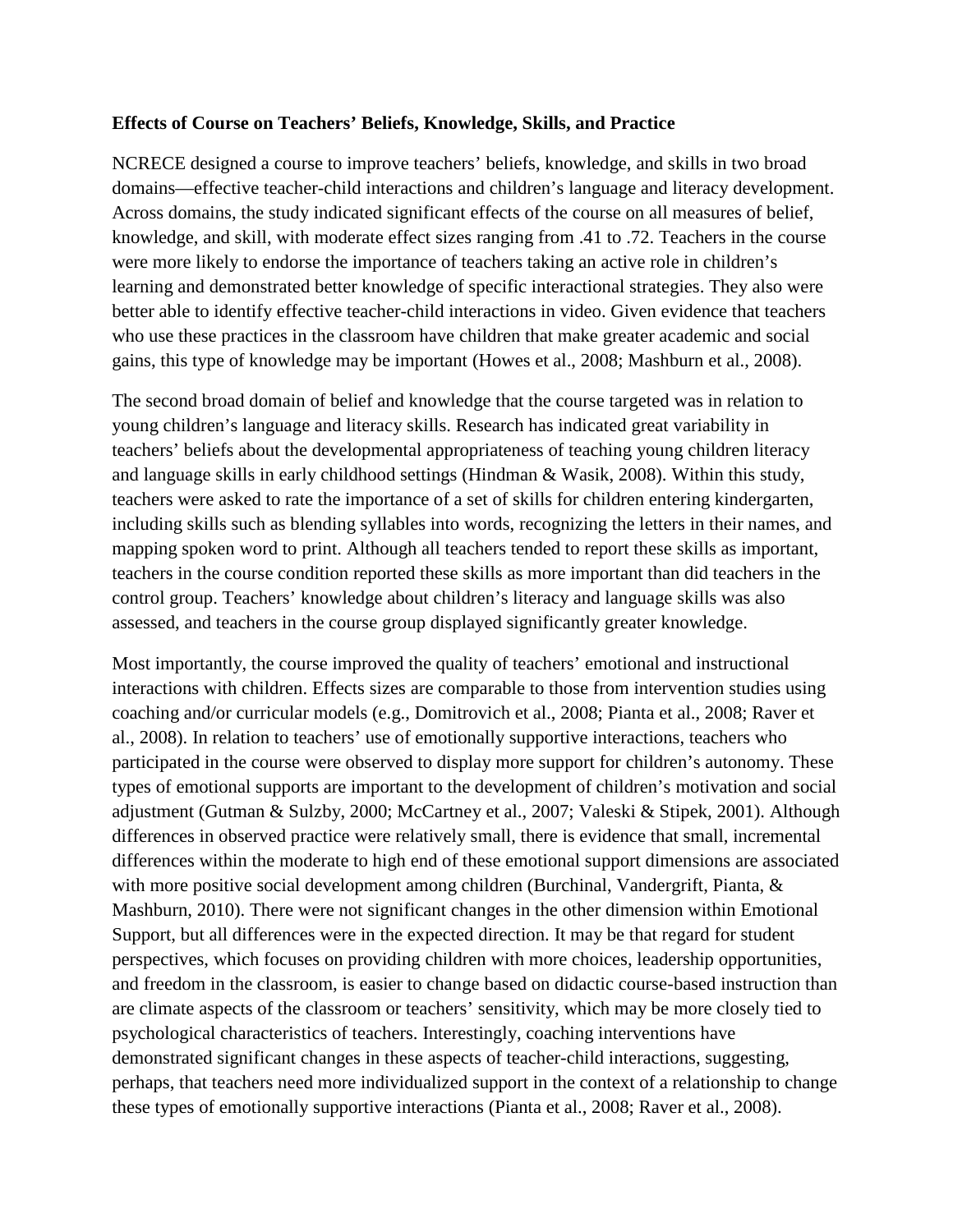Stronger effects were observed in the teachers' use of effective *instructional* interactions. Teachers who participated in the course were observed to use more strategies that facilitate children's higher-order thinking skills, provided more intensive and frequent feedback, and better supported children's language development. It is these aspects of the classroom environment that appear to have the strongest associations with children's early literacy, language, and cognitive development (Mashburn et al., 2008). Effect sizes were moderate, and Instructional Support scores for the course condition were in the range that recent threshold analyses suggest are required to produce positive early academic and cognitive outcomes for children (Burchinal et al., 2010).

There were not significant differences between the course and control groups on the extent to which they used effective classroom organization and management techniques. It may be that there was not sufficient time spent on this area of practice. There was only one course session covering all dimensions with Classroom Organization, whereas there were multiple sessions for Emotional Support and Instructional Support. Alternatively, it may be that the data collection methods in this study inhibited our ability to detect significant differences in this domain. Overall mean scores were high, particularly in relation to observed behavior management and teachers' effective use of time. Because teachers were asked to send in brief (30 minute) tapes, it may be that it was relatively easy to score high on these dimensions for such a short period. This possibility is supported by evidence that mean scores on these dimensions of teacher-child interactions are slightly higher than those observed in national samples of live observational data of pre-k classrooms (Pianta et al., 2005). Several other studies examining the effects of teacherfocused interventions on classroom interactions similarly have failed to show changes in classroom organization as measured by CLASS (e.g., Brown et al., 2010; Domitrovich et al., 2008; Raver et al., 2008). Future work might include other observational measures of these types of interactions to help determine the extent to which these elements of interactions are simply harder to change or whether the CLASS Classroom Organization domain is not as sensitive to intervention effects.

We also did not detect significant differences between course and control teachers' use of explicit and purposeful literacy interactions—both groups were observed to use these types of interactions very infrequently. Other interventions targeting teachers' use of these strategies have demonstrated effectiveness (Justice, Kaderavek, Fan, Sofka, & Hunt, 2009); however, studies have also suggested that getting teachers to consistently adopt these strategies is challenging (Hamre, Justice, et al., 2010), particularly in the context of a diverse set of teachers with very disparate beliefs regarding the extent to which this type of instruction is developmentally appropriate.

Within this sample, there was considerable range in teachers' beliefs about explicit instruction in literacy. Examination of item-level data on beliefs measures suggests that among control teachers, 49% strongly disagreed with the item "Preschool children are too young to benefit from explicit instruction in early literacy." However, 23% of control teachers either agreed or strongly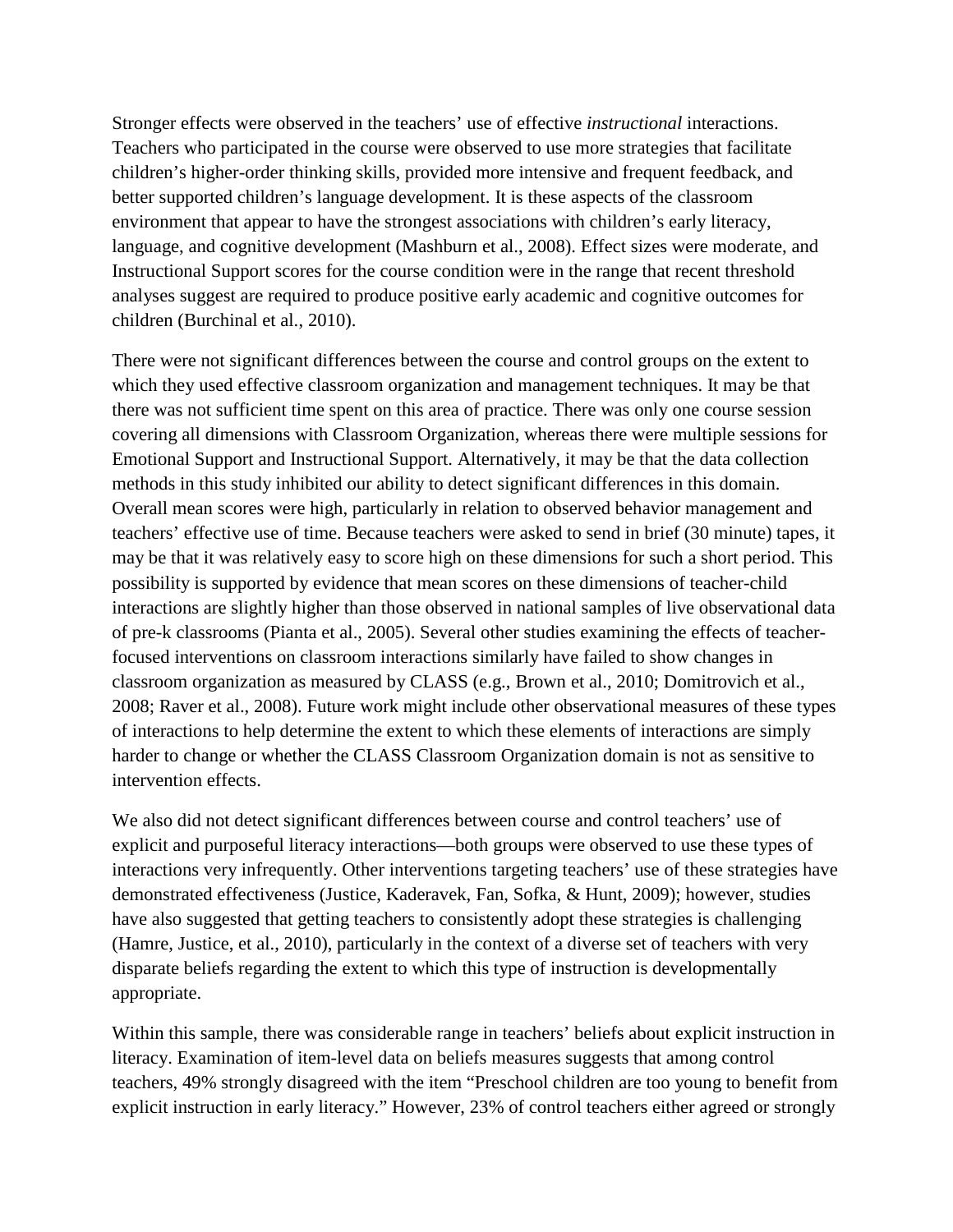agreed with this statement. Within the course condition, only 8% of teachers agreed or strongly agreed with this statement at the end of the course. So, as noted earlier, we seem able to change beliefs in this area, but these changes in belief may not be sufficient to change practice. It is important to note that this dimension of teaching was the very last to be covered in the course and thus the limitation, discussed in more detail in the following, that tapes coded for this study included any tape received between the midterm and 2 weeks after the final may have minimized observed impacts on this dimension of teaching.

Given that the course explicitly taught teachers the CLASS, we must be concerned with the possibility that the observed improvements in interactions are the result of "teaching to the test" rather than representing more meaningful changes in practice. Our experience suggests that because the CLASS describes broad dimensions of teaching practice that require intentional engagement of teachers with children over time, rather than providing a simple checklist (e.g., asks four open-ended questions), it would be hard for teachers to demonstrate improvements on CLASS scores without making meaningful changes to their practice. Our ability to test this hypothesis is limited at this time but will be addressed in later phases of the NCRECE study. We will assess evidence of long-term changes in practice (1 and 2 years after the course) as well as examine the potential impact of the course on gains in children's learning and social development. We do have evidence from previous coaching research suggesting that an explicit focus on CLASS can lead to improvements in child outcomes (Downer et al., in press; Mashburn et al., 2010), but whether the course will demonstrate similar effects is yet untested.

An encouraging pattern of findings across all beliefs, knowledge, and skill outcomes is the fact that course effects were consistent across sites, teacher education level, program type, and program location. In other words, teachers benefited from participating whether they were from one part of the country or another, had a B.A. or not, worked in Head Start or under some other auspice, and had classrooms in a school or not. Thus, this type of course may be useful to a broad subset of the current early childhood education workforce.

## **Teacher Beliefs, Knowledge, and Skills as Mediators of Course Effects on Teachers' Interactions With Children**

Although we found evidence of changes in beliefs, knowledge, and practice, we also wanted to test the theory of change model by assessing whether changes in teacher beliefs and knowledge mediated effects on observed changes in teaching practice. We found limited support for this meditational pathway. There was evidence that teachers' skill in detecting effective interactions in videos partially mediated course effects on instructional interactions. Although these results are preliminary, they are among the first to provide empirical evidence regarding a potential pathway through which courses may have impacts on teachers' practice. It is possible that the portions of the course that focused on having teachers analyze classroom video in very specific ways were among the most important for helping teachers use these practices in their classrooms. This finding is consistent with a large body of work on "teacher noticing" that has documented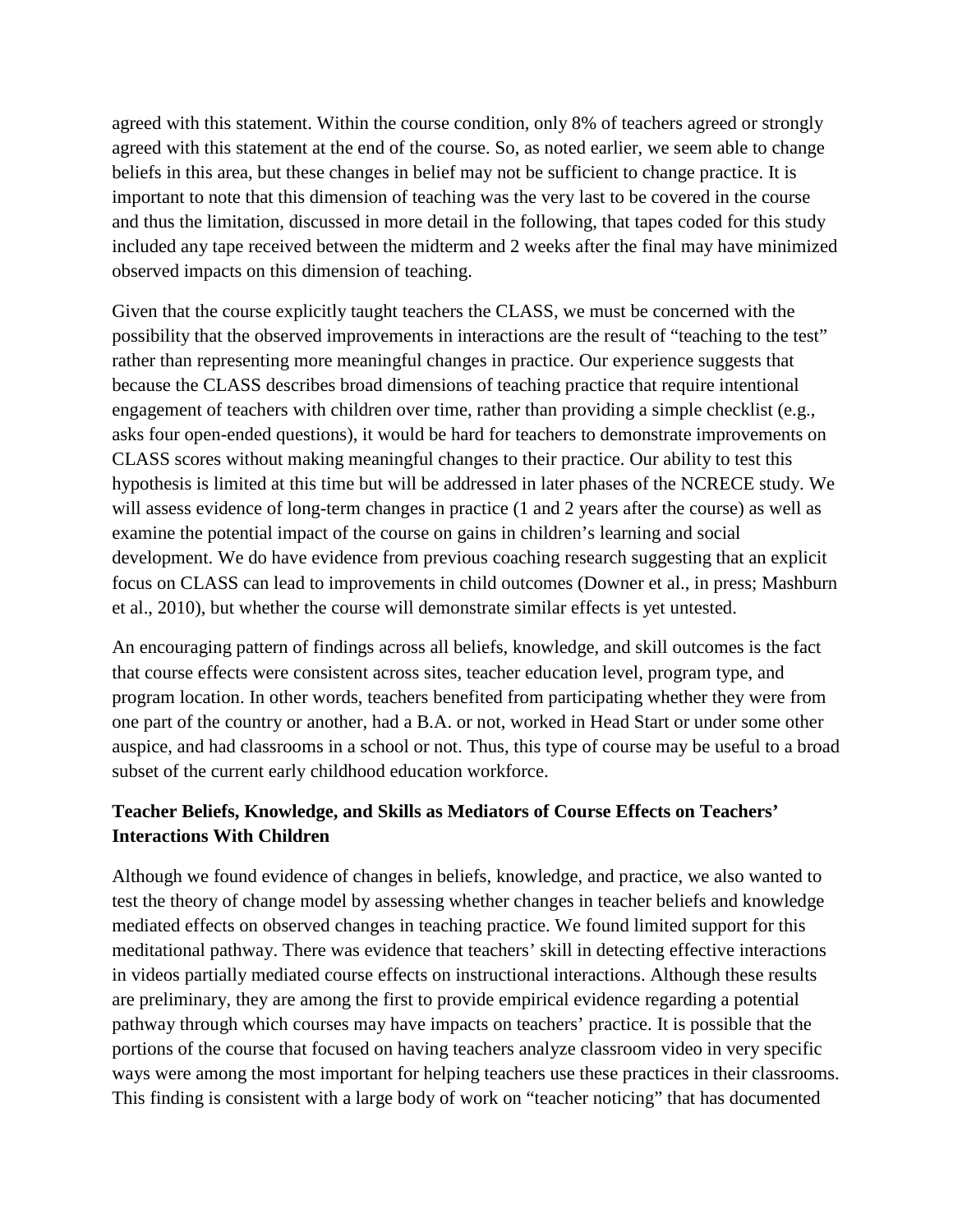the importance of video analysis for helping teachers to view and enact practices in their classrooms (e.g., Star & Strickland, 2008; Van Es & Sherin, 2002). It is also important to note that the mediator was not randomized, thus we cannot infer causal associations (MacKinnon, Fairchild, & Fritz, 2007).

None of the other measures of belief or knowledge were significant mediators of the course effects. There are several potential reasons for this lack of findings. First, it may be that connections between teacher beliefs, knowledge, and practice are too weak to support the proposed theory of change. That is, interventions that primarily target beliefs and knowledge may have limited impacts on teachers' practice unless they directly focus on practice. This course did impact teachers' use of effective practice, but findings suggest that this may be because much of the course content focused explicitly on observing and reflecting on practice. The fact that the only aspect of beliefs, knowledge, and skill that did show some evidence of mediation was the measure of teacher skill in detecting effective interactions provides some support to this interpretation.

However, it may also be that our measures are too imprecise to effectively model connections between course participation, teacher belief and knowledge, and teacher observed practices. Most of the measures of belief and knowledge used in this study were newly developed, and some have less than ideal psychometric proprieties. It is possible that there would be a stronger association detected among these constructs if there were less measurement error.

#### **Limitations**

Although this randomized, controlled study demonstrated effects of a course on teachers' belief, knowledge, and practice, there are several notable limitations. First, the study relied on videotapes of teachers practice collected between the midterm and 2 weeks after the final. Although this study does confirm that significant intervention effects can be observed using this video-based methodology (Pianta et al., 2008), in which teachers do their own filming and are able to be selective in what areas of practice are observed, we expect that it may limit our ability to detect significant changes in practice, particularly among the dimensions of teacher-child interactions, which may be most susceptible to this methodology. For example, although ratings on negative climate are low across national samples, ratings in this sample were extremely low and there was very little variability. It may be that if teachers filmed segments in which they got angry or frustrated with children that they decided not to send these in or to erase the segment and film again. Live observations were conducted in the school year following the course, so future analyses will test the extent to which this hypothesis is supported.

A second limitation of the videotape methodology concerns the timing of the videotapes. Because the course was typically offered during the spring, just as teachers were finishing teaching for the year, there was limited opportunity to observe teaching after the full treatment was delivered. Based on previous evidence suggesting that it is important to observe on multiple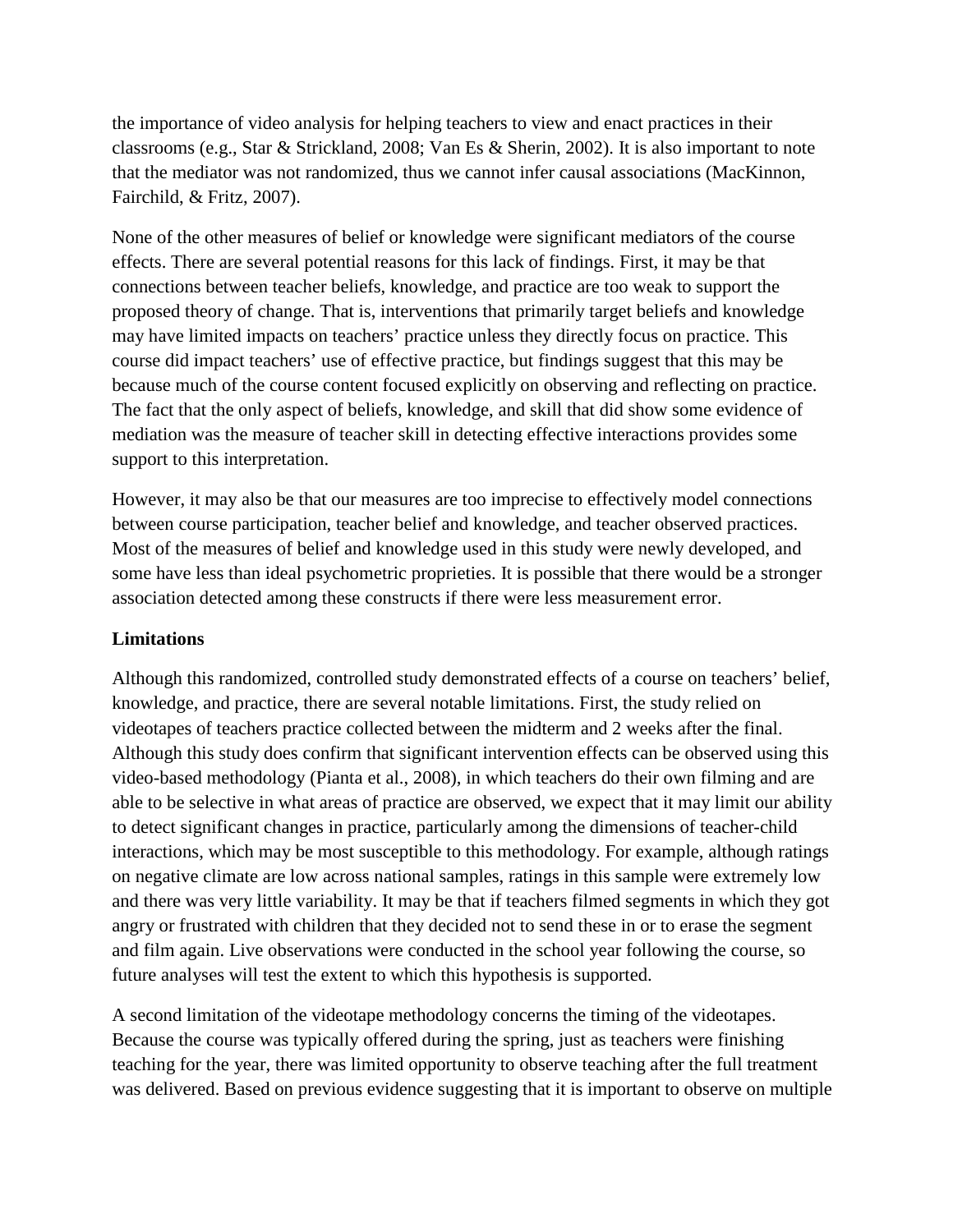days to provide a reliable estimate of teacher-child interactions using this video methodology (Mashburn et al., 2010), we determined that it was necessary to create composite scores based on two tapes, whenever possible. This meant that for most teachers at least one of the two tapes coded for this study was filmed shortly after the midterm, before they had much introduction to the Instructional Support domain or effective literacy and language instruction. Given this significant limitation, the moderate effect sizes observed on teachers' use of effective instructional interactions are notable. That said, examining the extent to which these practices are enacted in a cleaner sample of postintervention teaching would be preferable.

These intent-to-treat analyses were conducted using all participants, including a number of teachers assigned to the course condition who rarely, if ever, attended the course. Subsequent treatment-on-the-treated analyses that examine the extent to which particular elements of participation (e.g., attendance, class participation, homework completion) were associated with changes in teachers' belief, knowledge, and practices will provide us with much more detailed information about the active ingredients of the intervention.

A final set of limitations concerns the selection and treatment of teachers in this study. Teachers volunteered to participate in this study. We cannot assess the extent to which these teachers varied from the larger population of teachers in each site or the ways in which volunteering may alter the effects of the course as compared to teachers who were required to take it. Additionally, the control teachers were assigned to business as usual and not assigned to any of the specific coursework provided in this study. Future studies should test the effects of this course against a group of teachers receiving different coursework to more fully demonstrate the unique effects of this particular course and guard against the potential of a Hawthorne effect. Finally, this course was delivered with in-service teachers, and we cannot assume that similar results would be obtained with pre-service teachers. Pre-service teachers would have a different set of educational background than the current participants and those without significant teaching experience may need a different set of resources to help them make meaning of the types of interactions described and displayed in this course. Scott-Little et al. (in press) report on the implementation of this course in a pre-service context and suggest that instructors and teachers in these contexts find the course useful while highlighting some of the unique challenges to implementing in these higher education contexts.

## **Conclusion**

This study is among the few to show direct effects of a course on early childhood teachers' use of effective teaching practices. Consistent with arguments made by Neuman and Cunningham (2009) and Zaslow, Tout, Halle, and Starr (2010), findings from this study provide support for the efficacy of *practice-focused* professional development. However, definitions of practicefocused professional development, which have thus far typically been defined as occurring "oneon-one or in small teams within the early educators own classrooms" (Zaslow et al., 2010, p. 426), should extend to include courses that have an explicit focus on practice. This is important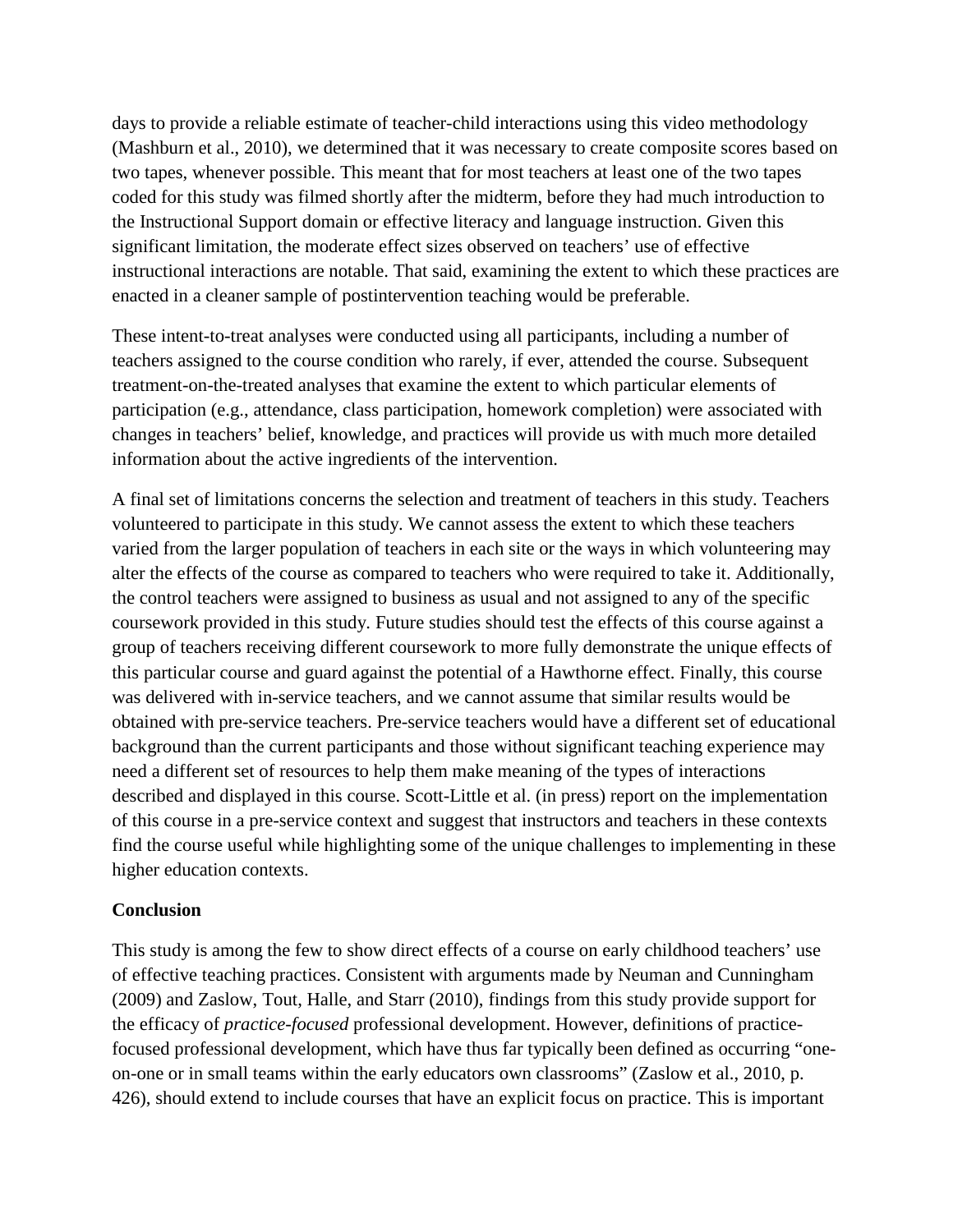because as the field looks for ways to improve the quality of teacher-child interactions at scale, there is a need for professional development opportunities that can be disseminated broadly. Courses offer an advantage over more intensive options such as coaching in that they are less expensive to implement and easier to integrate into existing systems for teacher licensure. For example, the Head Start Act requires 50% of Head Start teachers to have a B.A. degree by 2013—thus many current Head Start teachers are enrolling in B.A. programs. For this and similar policy interventions to be successful in producing the intended positive outcomes for children, it is important that the courses teachers take actually change the ways they approach classroom teaching. Learning more from this study and other similar efforts to use courses to lead to meaningful and sustained changes in teachers practice should help inform the way the field moves forward in the broader context of early childhood quality improvement efforts.

## **Acknowledgments**

The authors wish to thank the generous programs and teachers who participated in this study. We are grateful to Marcia Kraft-Sayre, Sarah Hadden, Allison Leach, Anne Henry, Wanda Weaver, Terri Walters, Faiza Jamil, Tammy Mintz, Tess Krovetz, and Heather Ortiz for their contributions to our work. The research reported here was supported by the Institute of Education Sciences, U.S. Department of Education, through Grant R305A060021 to the University of Virginia—funding the National Center for Research on Early Childhood Education (NCRECE). The opinions expressed are those of the authors and do not represent views of the U.S. Department of Education.

## **Article Notes**

BRIDGET K. HAMRE is a research associate professor at University of Virginia. Her research interests include understanding and improving the daily interactions among teachers and students that promote positive social and cognitive development.

ROBERT C. PIANTA is dean at the Curry School of Education, University of Virginia. His research interests include assessment and improvement of teacher performance through observation and experimental studies.

MARGARET BURCHINAL is a senior scientist at the FPG Child Development Institute at University of North Carolina, Chapel Hill. Her research interests include applied statistical analysis of early childhood education projects, focusing on identifying protective factors in the early development of at-risk children.

SAMUEL FIELD is a statistical investigator at University of North Carolina, Chapel Hill. His research interests in quantitative methodology include statistical approaches to causal inference, spatial statistics, multi-level modeling, and social network analysis.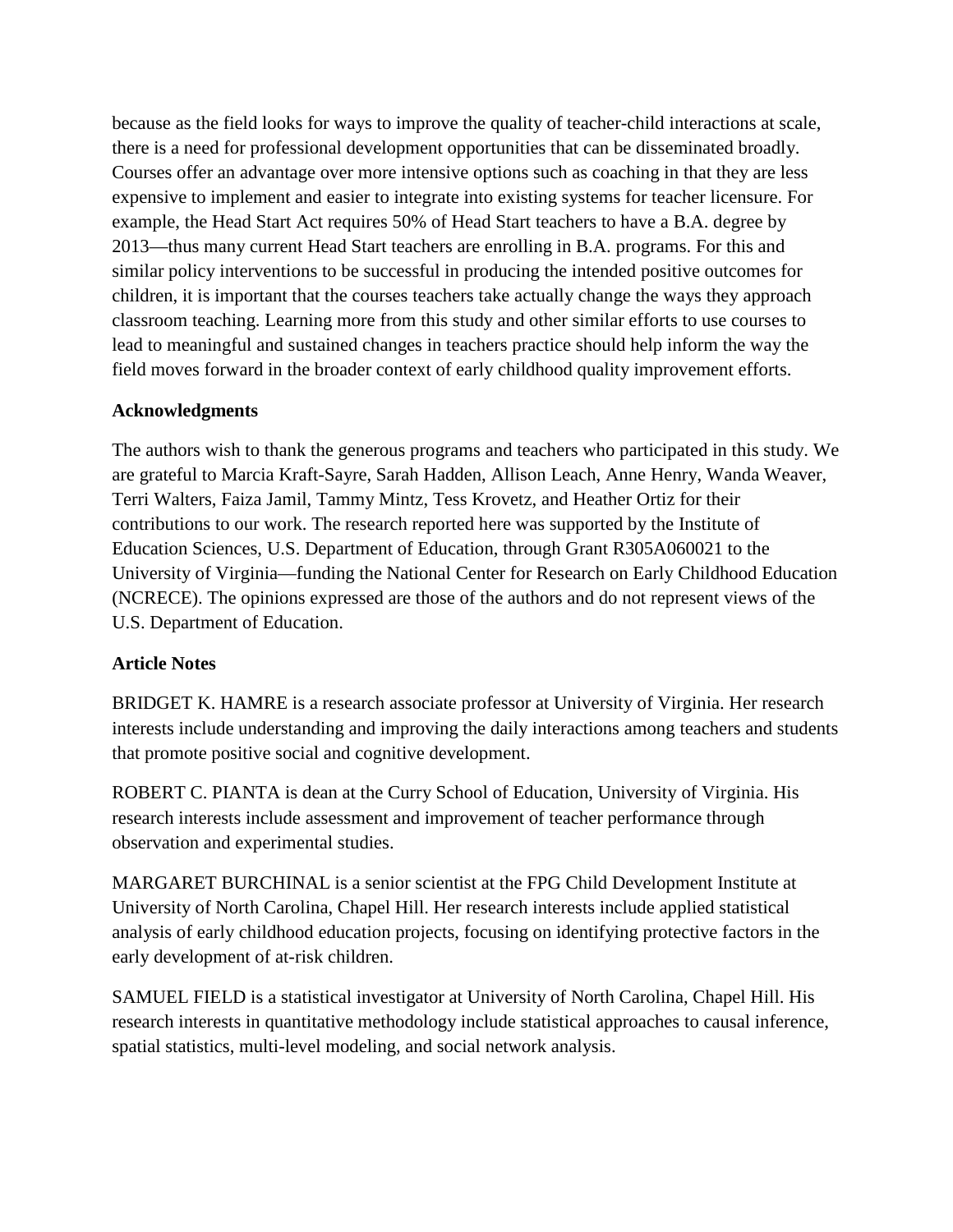JENNIFER LOCASALE-CROUCH is a research assistant professor at University of Virginia. Her research interests include professional development that supports teachers' effective classroom interactions and ways to implement such supports with high degrees of fidelity and quality.

JASON T. DOWNER is a research associate professor at University of Virginia. His research interests include the identification and understanding of relevant contextual and relational contributors to young children's early achievement and social competence.

CAROLLEE HOWES is a professor at University of California, Los Angeles. Her research interests include social development in context.

KAREN LAPARO is an associate professor at University of North Carolina, Greensboro. Her research interests include issues of quality in early childhood classrooms and the development of effective teachers.

CATHERINE SCOTT-LITTLE is an associate professor at University of North Carolina, Greensboro. Her research interests include early childhood accountability policies and practices and the professional preparation of early childhood educators.

## **Notes**

**1** Although causal inferences regarding the effect of treatment assignment are not dependent on the "no confounders" assumption because of random assignment, the mediators of treatment, teacher knowledge and beliefs, were not randomly assigned. Thus, the covariates in the model estimating the b path can be considered control variables, and their presence in the model strengthens causal inference.

**2** Teachers in Cohort 1 of the study completed all knowledge and belief measures prior to the course. These pre-course measures were eliminated from the study for Cohort 2 due to concerns from teachers regarding the length of the survey. However, among Cohort 1 we tested the extent to which treatment assignment was associated with increases in knowledge and significant changes in belief. Results from these analyses parallel those reported here on post-treatment differences—teachers in the course condition gained more knowledge and reported an increase in beliefs about the importance of language and literacy skills and intentional teaching practices. Results are available upon request.

Received August 20, 2010. Revision received October 10, 2011. Accepted November 19, 2011.

## **References**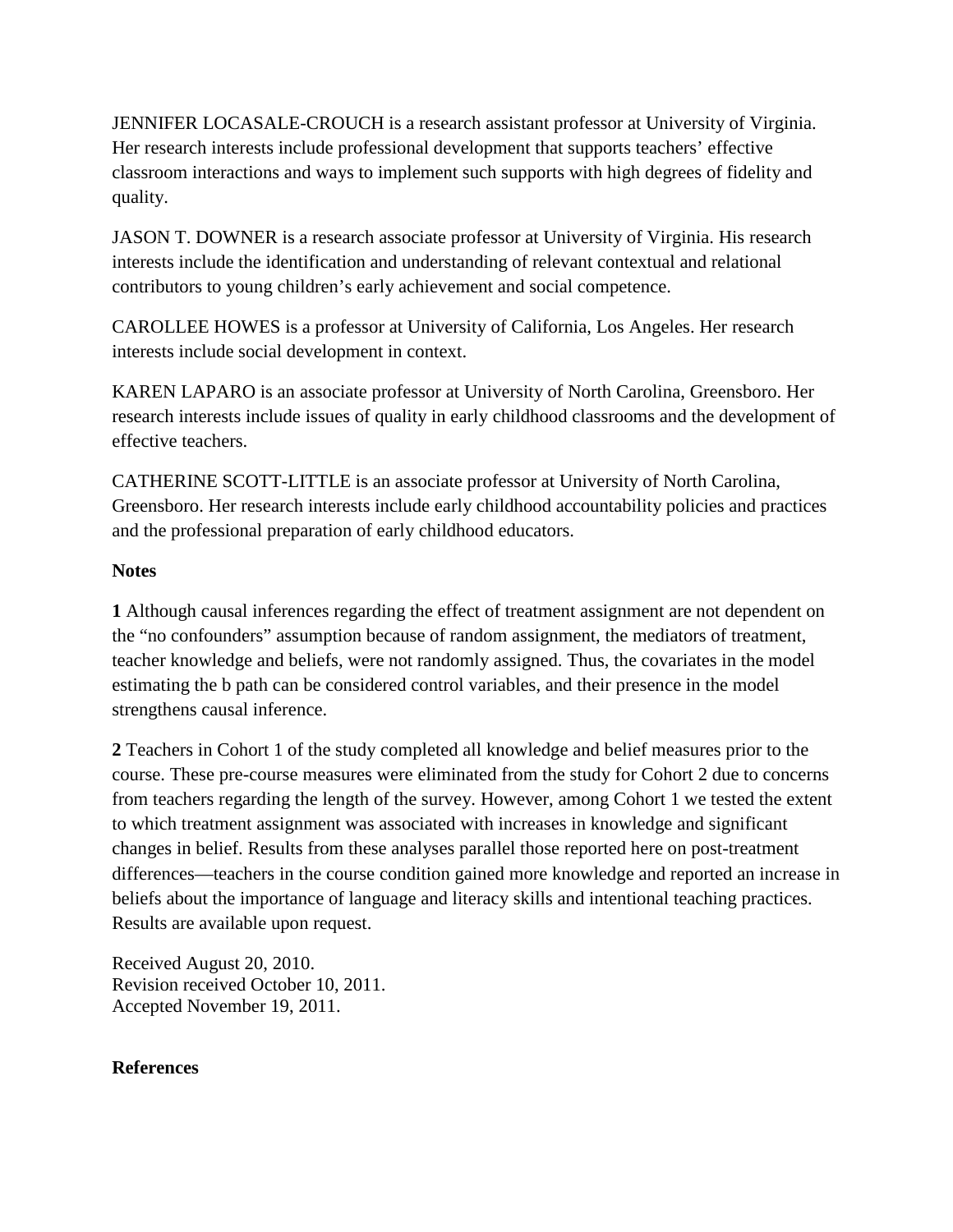Baker N., Nelson K. (1984). Recasting and related conversational techniques for triggering syntactic advances by young children. First Language, 5, 3–21.

Bandura A. (1986). *Social foundations of thought and action: A social cognitive theory*. Englewood Cliffs, NJ: Prentice Hall.

Bierman K., Nix R. L., Greenberg M. T., Blair C., Domitrovich C. (2008). Executive functions and school readiness intervention: Impact, moderation, and mediation in Head Start REDI program. Development and Psychopathology, 20, 821–843.

Brophy-Herb H., Lee R., Nievar M., Stollak G. (2007). Preschoolers' social competence: Relations to family characteristics, teacher behaviors and classroom climate. Journal of Applied Developmental Psychology, 28(2), 134–148.

Brown J. L., Jones S. M., LaRusso M. D., Aber J. L. (2010). Improving classroom quality: Teacher influences and experimental impacts of the 4Rs Program. Journal of educational psychology, 102(1), 153–167.

Burchinal M., Howes C., Pianta R. C., Bryant D., Early D., Clifford R.,.. Oscar B. (2008). Predicting child outcomes at the end of kindergarten from the quality of prekindergarten teacher-child interactions and instruction. Applied Developmental Science, 12(3), 140–153.

Burchinal M., Vandergrift N., Pianta R., Mashburn A. (2010). Threshold analysis of association between child care quality and child outcomes for low-income children in pre-kindergarten programs. Early Childhood Research Quarterly, 25, 166–176.

Burgess K., Lundgren K., Lloyd J., Pianta R. (2001). *Preschool teachers' self-reported beliefs and practices about literacy instruction* (Tech. Rep. No. 20012). Ann Arbor, MI: University of Michigan, Center for the Improvement of Early Reading Achievement.

Byrne B., Fielding-Barnsley R. (2000). Effects of preschool phoneme identity training after six years: Outcome level distinguished from rate of response. Journal of Educational Psychology, 92(4), 659–667.

Catts H. W., Fey M. E., Zhang X., Tomblin J. B.(2001). Language basis of reading and reading disabilities: Evidence from a longitudinal investigation. Scientific Studies of Reading, 3, 331– 361.

Cunningham A. E., Zibulsky J., Callahan M. (2009). Starting small: Building preschool teacher knowledge that supports early literacy development. Special Issue on Teacher Knowledge: Reading and Writing: An Interdisciplinary Journal, 22,487–510.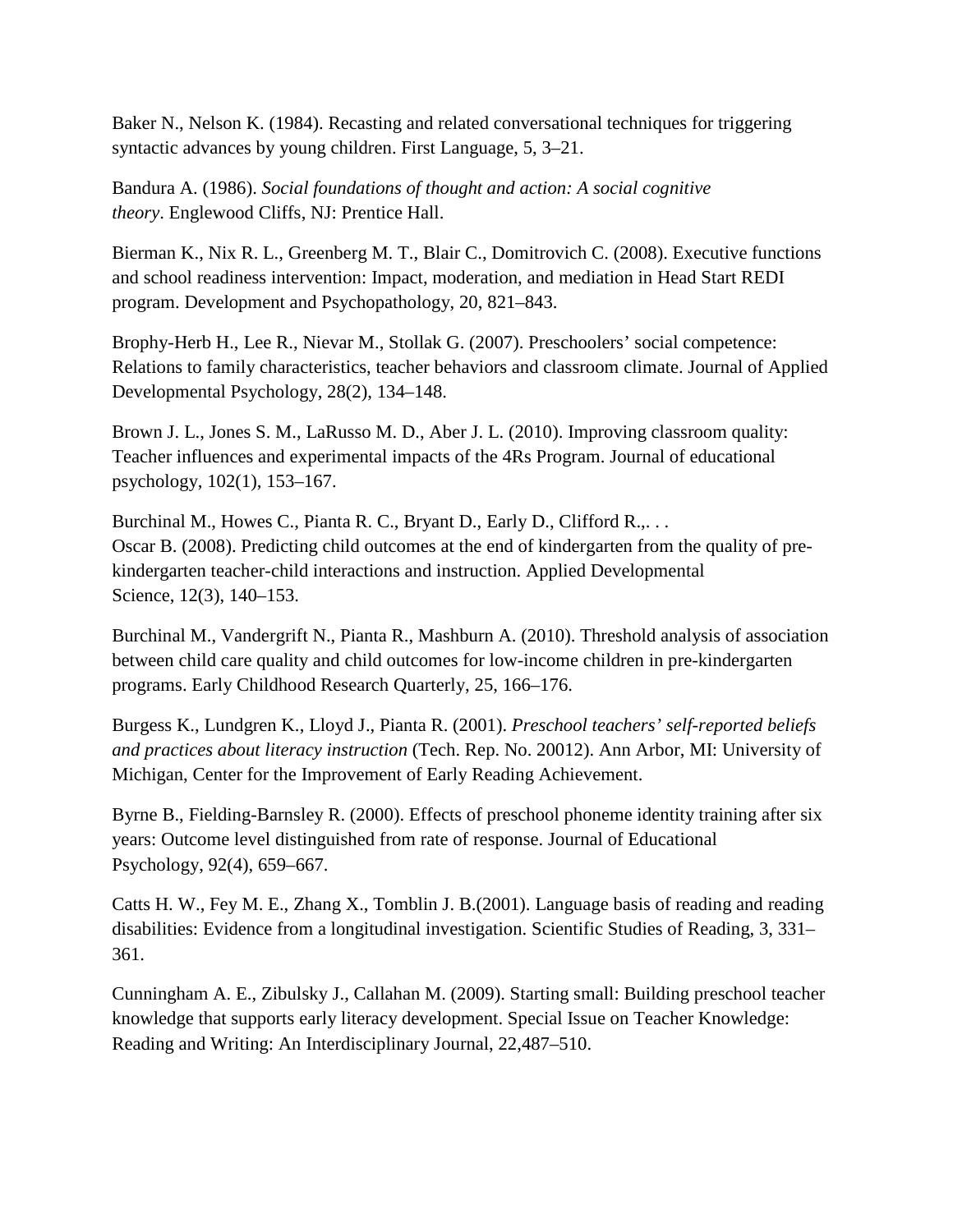Curby T., LoCasale-Crouch J., Konold T., Pianta R., Howes C., Burchinal M.,. . . Oscar B. (2009). The relations of observed pre-k classroom quality profiles to children's achievement and social competence. Early Education & Development,20(2), 346–372.

de Kruif R. E. L., McWilliam R. A., Ridley S. M., Wakely M. B. (2000).Classification of teachers' interaction behaviors in early childhood classrooms. Early Childhood Research Quarterly, 15, 247–268.

Dickinson D., Brady J. (2006). Toward effective support for language and literacy through professional development. In Zaslow M., Martinez-Beck L. (Eds.), *Critical issues in early childhood professional development* (pp. 141-170). Baltimore, MD:Brookes Publishing.

Dickinson D., Caswell L. (2007). Building support for language and early literacy in preschool classrooms through in-service professional development: Effects of the Literacy Environment Enrichment Program (LEEP). Early Childhood Research Quarterly, 22, 243–260.

Domitrovich C. E., Gest S. D., Gill S., Bierman K. L., Welsh J., Jones D. (2008).Fostering high quality teaching with an enriched curriculum and professional development support: The Head Start REDI program. American Educational Research Journal, 46, 567–597.

Downer J. T., Pianta R. C., Fan X., Hamre B. K., Mashburn A., Justice L. (2011).Effects of webmediated teacher professional development on the language and literacy skills of children enrolled in prekindergarten programs. NHSA Dialog: Research-to-Practice Journal for the Early Childhood Field, 14(4), 189–212.

Downer J. T., Sabol T., Hamre B. K. (2010). Teacher-child interactions in the classroom: toward a theory of within- and cross-domain links to children's developmental outcomes. Early Education and Development, 21, 699–723.

Early D., Iruka I., Ritchie S., Barbarin O., Winn D-M., Crawford G.,. . . Pianta R. C. (2010). How do pre-kindergarteners spend their time? Gender, ethnicity, and income as predictors of experiences in pre-kindergarten classrooms.Early Childhood Research Quarterly, 25, 177–193.

Early D., Maxwell K., Burchinal M., Alva S., Bender R., Bryant D., . . . Zill N. (2007). Teachers' education, classroom quality, and young children's academic skills: Results from seven studies of preschool programs. Child Development, 78(2),558–580.

Emmer E. T., Stough L. (2001). Classroom management: A critical part of educational psychology, with implications for teacher education. Educational Psychologist, 36(2), 103–112.

Farver J., Lonigan C., Eppe S. (2009). Effective early literacy skill development for young Spanish-speaking English Language Learners: An experimental study of two methods. Child Development, 80(3), 703–719.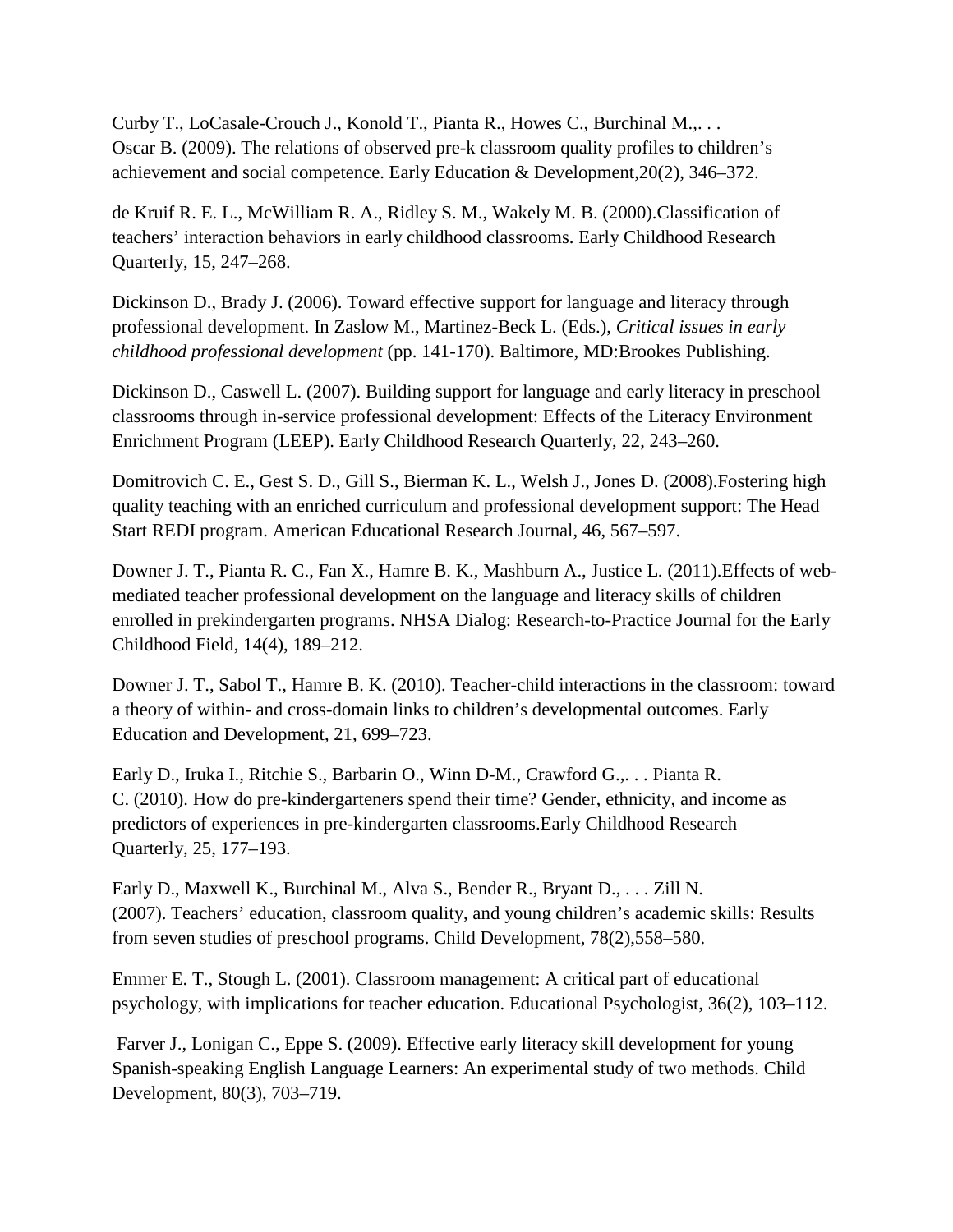Fujiki M., Brinton B., Clarke D. (2002). Emotion regulation in children with specific language impairment. Language, Speech, and Hearing Services in Schools, 33,102–111.

Gallagher A., Frith U., Snowling M. J. (2000). Precursors of literacy-delay among children at genetic risk of dyslexia. Journal of Child Psychology & Psychiatry, 41,203–213.

Girolametto L., Weitzman E. (2002). Responsiveness of child care providers in interactions with toddlers and preschoolers. Language, Speech & Hearing Services in Schools, 33(4), 268–290.

Guo Y., Piasta S. B., Justice L. M., Kaderavek J. N. (2010). Relations among preschool teachers' self-efficacy, classroom quality, and children's language and literacy gains. Teaching and Teacher Education, 26(4), 1094–1103.

Gutman L. M., Sulzby E. (2000). The role of autonomy-support versus control in the emergent writing behaviors of African American kindergarten children. Reading Research and Instruction, 39(2), 170–184.

Hammill D. (2004). What we know about correlates of reading. Exceptional Children, 70(4), 453–468.

Hamre B. K., Downer J. T. (2007). *Beliefs about intentional teaching*. Unpublished measure, University of Virginia.

Hamre B.K., Justice L., Pianta R.C., Kilday C., Sweeny B., Downer J., Leach A.(2010). Impleme ntation fidelity of the MyTeachingPartner literacy and language activities: Associations with preschoolers' language and literacy growth. Early Childhood Research Quarterly, 25, 329–347.

Hamre B., Pianta R. (2007). Learning opportunities in preschool and early elementary classrooms. In Pianta R., Cox M., Snow K. (Eds.), *School readiness & the transition to kindergarten in the era of accountability* (pp. 49–84). Baltimore, MD:Brookes.

Hamre B. K., Pianta R. C., Downer J. T., Hakigami A., Mashburn A. J., Jones S.,Brackett M. A. (2010). Teaching through interactions—Testing a developmental framework for understanding teacher effectiveness in over 4,000 U.S. early childhood and elementary classrooms. Manuscript submitted for publication.

Hindman A., Wasik B. (2008). Head Start teachers' beliefs about language and literacy instruction. Early Childhood Research Quarterly, 23(4), 479–492.

Howes C., Burchinal M., Pianta R., Bryant D., Early D., Clifford R., Oscar B.(2008). Ready to learn? Children's pre-academic achievement in pre-kindergarten programs. Early Childhood Research Quarterly, 23(1), 27–50.

Howes C., Galinsky E., Kontos S. (1998). Child care caregiver sensitivity and attachment. S ocial Development, 4, 44–61.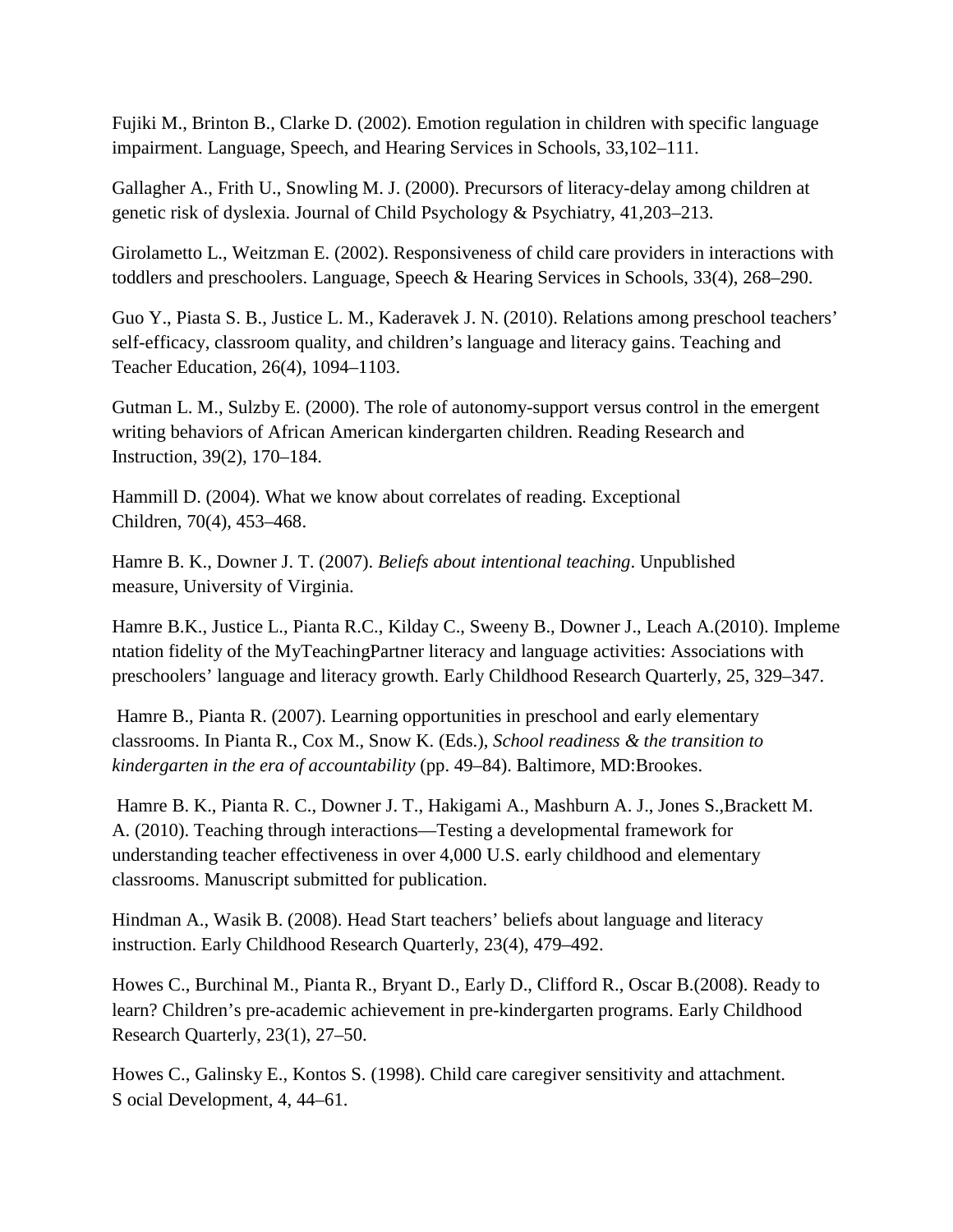Hsieh W., Hemmeter M. L., McCollum J. A., Ostrosky M. M. (2009). Using coaching to increase preschool teachers' use of emergent literacy teaching strategies. Early Childhood Research Quarterly, 24, 229–247.

Jackson B., Larzelere R., St., Clair L., Corr M., Fichter C., Egertson H. (2006).The impact of "HeadsUp! Reading" on early childhood educators' literacy practices and preschool children's literacy skills. Early Childhood Research Quarterly, 21,213–226.

Jacobson-Chernoff J., Flanagan K. D., McPhee C., Park J. (2007). *Preschool: First findings from the preschool follow-up of the Early Childhood Longitudinal Study, Birth Cohort (ECLS-B)* (NCES 2008-025). Washington, DC: National Center for Education Statistics, Institute of Education Sciences, U.S. Department of Education.

Johnson R. S. (2002). *Using data to close the achievement gap: How to measure equity in our schools*. Thousand Oaks, CA: Corwin Press.

Justice L., Chow S., Capellini C., Flanigan K., Colton S. (2003). Emergent literacy intervention for vulnerable preschoolers: Relative effects of two approaches. American Journal of Speech-Language Pathology, 12(3), 320–332.

Justice L., Ezell H.(2002). Use of storybook reading to increase print awareness in at-risk children. American Journal of Speech-Language Pathology, 11(1), 17–29.

Justice L., Kaderavek J., Fan X., Sofka A., Hunt A. (2009). Accelerating preschoolers' early literacy development through classroom-based teacher-child storybook reading and explicit print referencing. Language, Speech & Hearing Services in Schools, 40(1), 67–85.

Justice L., Mashburn A. J., Hamre B. K., Pianta R. C. (2008). Quality of language and literacy instruction in preschool classrooms serving at-risk pupils. Early Childhood Research Quarterly, 23, 51–68.

Kelley T. (1939). The selection of upper and lower groups for validity of test items. Journal of Educational Psychology, 30(1), 17–24.

Kontos S., Howes C., Galinsky E. (1996). Does training make a difference to quality in family child care? Early Childhood Research Quarterly, 11(4), 427–445.

LaParo K., Hamre B., Locasale-Crouch J., Pianta R., Bryant D., Early D.,.. Burchinal M. (2009). Quality in kindergarten classrooms: Observational evidence for the need to increase children's learning opportunities in early education classrooms. Early Education and Development, 20, 657–692.

LoCasale-Crouch J., Kraft-Sayre M., Pianta R. C., Hamre B. K., Downer J. T., Leach A., . . . Scott-Little C. (2011). Implementing an early childhood professional development course across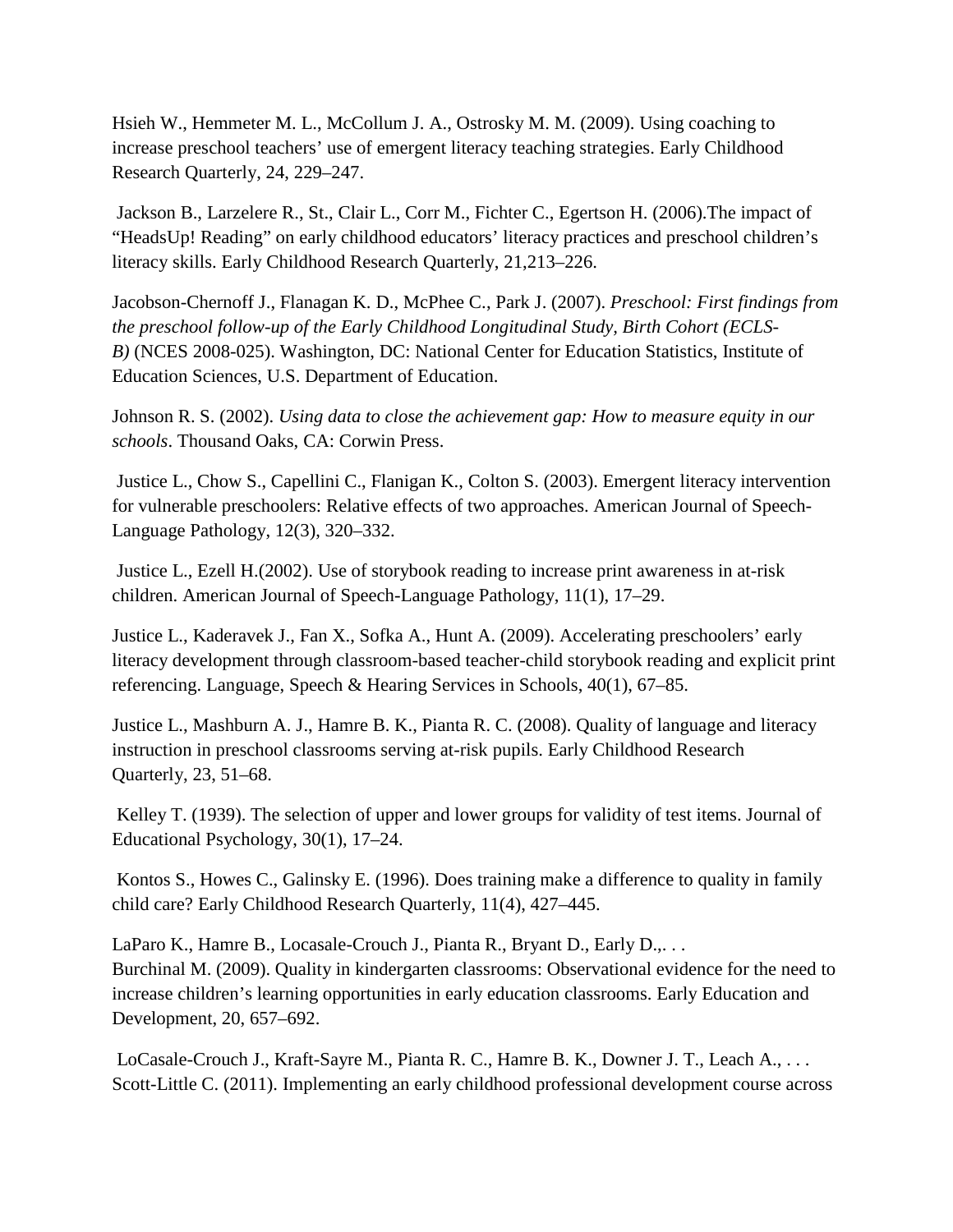10 sites and 15 sections: Lessons learned. NHSA Dialog: Research-to-Practice Journal for the Early Childhood Field, 14(4), 275–292.

Mashburn A. J., Downer J. T., Rivers S. E., Martinez A., Brackett M. A. (2010).Improving the power of an experimental study of a social and emotional learning program: Application of generalizability theory to the measurement of classroom-level outcomes. Manuscript in preparation.

Mashburn A. J., Pianta R. C., Hamre B. K., Downer J. T., Barbarin O., Bryant D.,. . . Howes C. (2008). Measures of classroom quality in prekindergarten and children's development of academic, language, and social skills. Child Development,79(3), 732–749.

McCartney K., Dearing E., Taylor B., Bub K. (2007). Quality child care supports the achievement of low-income children: Direct and indirect pathways through caregiving and the home environment. Journal of Applied Developmental Psychology,28(5-6), 411–426.

McDonald-Connor C. M., Son S., Hindman A., Morrison F. J. (2005). Teacher qualifications, classroom practices, family characteristics and preschool experience: Complex effects on first graders' vocabulary and early reading outcomes. Journal of School Psychology, 43, 343–375.

McMullen M., Elicker J., Wang J., Erdiller Z., Lee S., Lin C., Sun P-Y. (2005).Comparing beliefs about appropriate practice among early childhood education and care professionals from the U.S., China, Taiwan, Korea and Turkey. Early Childhood Research Quarterly, 20(4), 451– 464.

Moorehouse M., Webb M. B., Wolf A., Knitzer J. (2008). *Welcoming and opening remarks. A working meeting on recent school readiness research: Guiding synthesis of early childhood research*. Washington, DC: ASPE, OPRE, Abt, and NCCP.

National Association for the Education of Young Children. (2009). *Developmentally appropriate practice in early childhood programs serving children from birth through age 8. A position statement of the NAEYC*. Washington, DC: Author.

National Center for Education Statistics. (2000). *The kindergarten year*.Washington, DC:Author.

National Early Literacy Panel. (2008). *Developing early literacy: Report of the National Early Literacy Panel*. Washington, DC: National Institute for Literacy.

Neuman S., Cunningham L. (2009). The impact of professional development and coaching on early language and literacy instructional practices. American Educational Research Journal. Advance online publication. doi:10.3102/000283120832808810.3102/0002831208328088

NICHD Early Child Care Research Network. (2003). Social functioning in first grade: Prediction from home, child care and concurrent school experience. Child Development, 74, 1639–1662.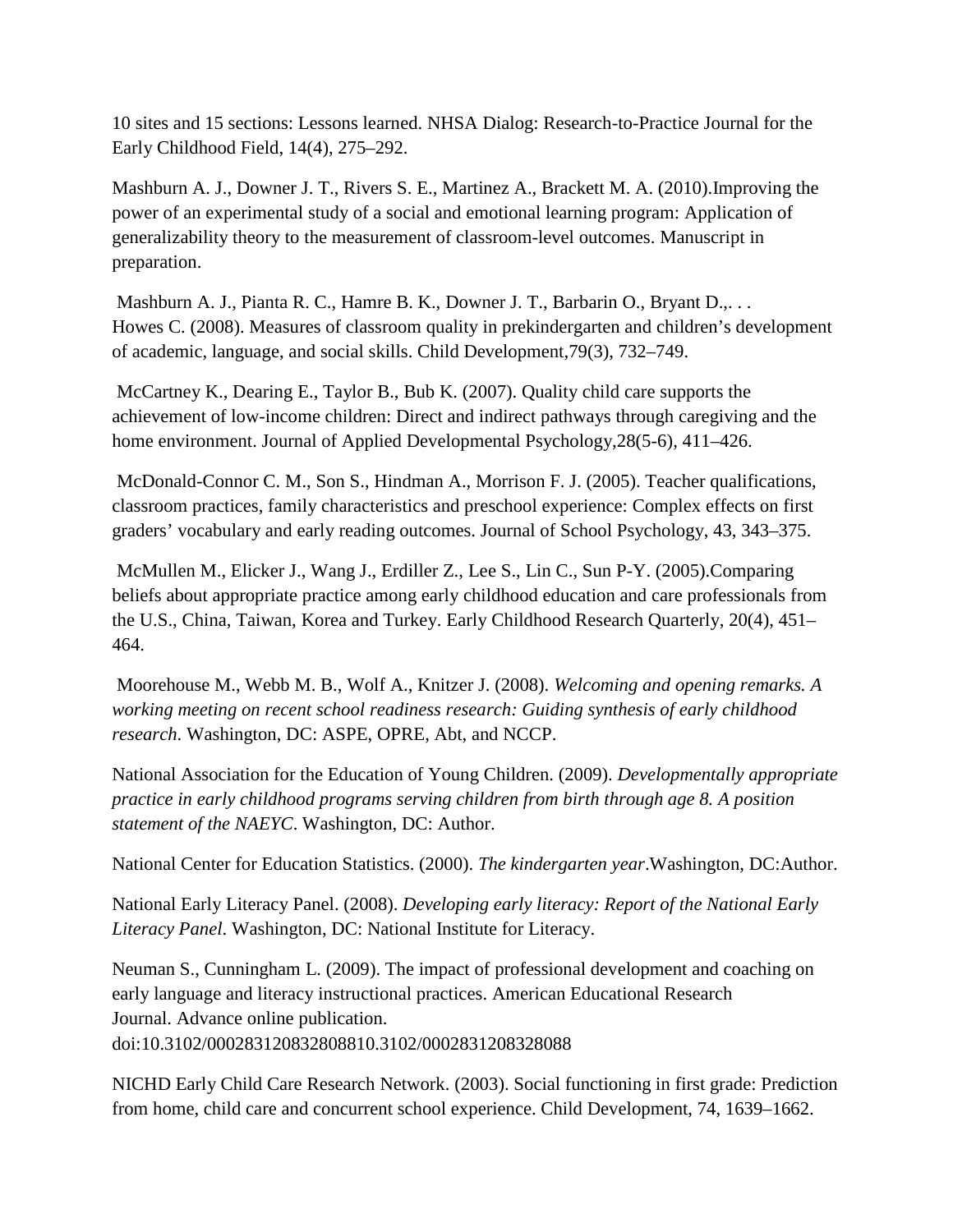Pajares M.(1992). Teachers' beliefs and educational research: Cleaning up a messy construct. Review of Educational Research, 62(3), 307–332.

Pankratz M., Plante E., Vance R., Insalaco D. (2007). The diagnostic and predictive validity of the Renfrew Bus Story. Language, Speech & Hearing Services in Schools, 38(4), 390–399.

Phillips D., Gormley W., Lowenstein A. (2009). Inside the pre-kindergarten door: Classroom climate and instructional time allocation in Tulsa's pre-k programs. Early Childhood Research Quarterly, 24, 213–228.

Pianta R. C., Barnett W. S., Burchinal M. R., Thornburg K. R. (2009). The effects of preschool education: What we know, how public policy is or is not aligned with the evidence base, and what we need to know. Psychological Science in the Public Interest, 10, 49–88.

Pianta R. C., Hamre B. K., Downer J. T. (2011). Aligning measures of quality with professional development goals and goals for children's development. In Zaslow M.,Martinez-Beck I., Tout K., Halle T. (Eds.) *Quality and measurement in early childhood education* (pp. 297–315). Baltimore, MD: Brookes.

Pianta R., Howes C., Burchinal M., Bryant D., Clifford R., Early C., Oscar B. (2005). Features of pre-kindergarten programs, classrooms, and teachers: Do they predict observed classroom quality and child-teacher interactions? Applied Developmental Science, 9(3), 144–159.

Pianta R. C., LaParo K. M., Hamre B. K. (2007). *Classroom Assessment Scoring System (CLASS)*. Baltimore, MD: Brookes.

Pianta R. C., La Paro K., Payne C., Cox M., Bradley R. (2002). The relation of kindergarten classroom environment to teacher, family, and school characteristics and child outcomes. Elementary School Journal, 102(3), 225–238.

Pianta R., Mashburn A., Downer J., Hamre B., Justice L. (2008). Effects of Web-mediated professional development resources on teacher-child interactions in pre-kindergarten classrooms. Early Childhood Research Quarterly, 23(4), 431–451.

Ramey S. L., Ramey C. T. (2008). *The effects of curriculum and coaching supports on classrooms and literacy skills of prekindergarten/Head Start students in Montgomery County Public Schools*. Unpublished manuscript, Georgetown University Center on Health and Education, Washington, DC.

Raver C. C., Jones A. S., Li-Grining C. P., Metzger M., Smallwood K., Sardin L. (2008). Improving preschool classroom processes: Preliminary findings from a randomized trial implemented in Head Start settings. Early Childhood Research Quarterly, 23(1), 10–26.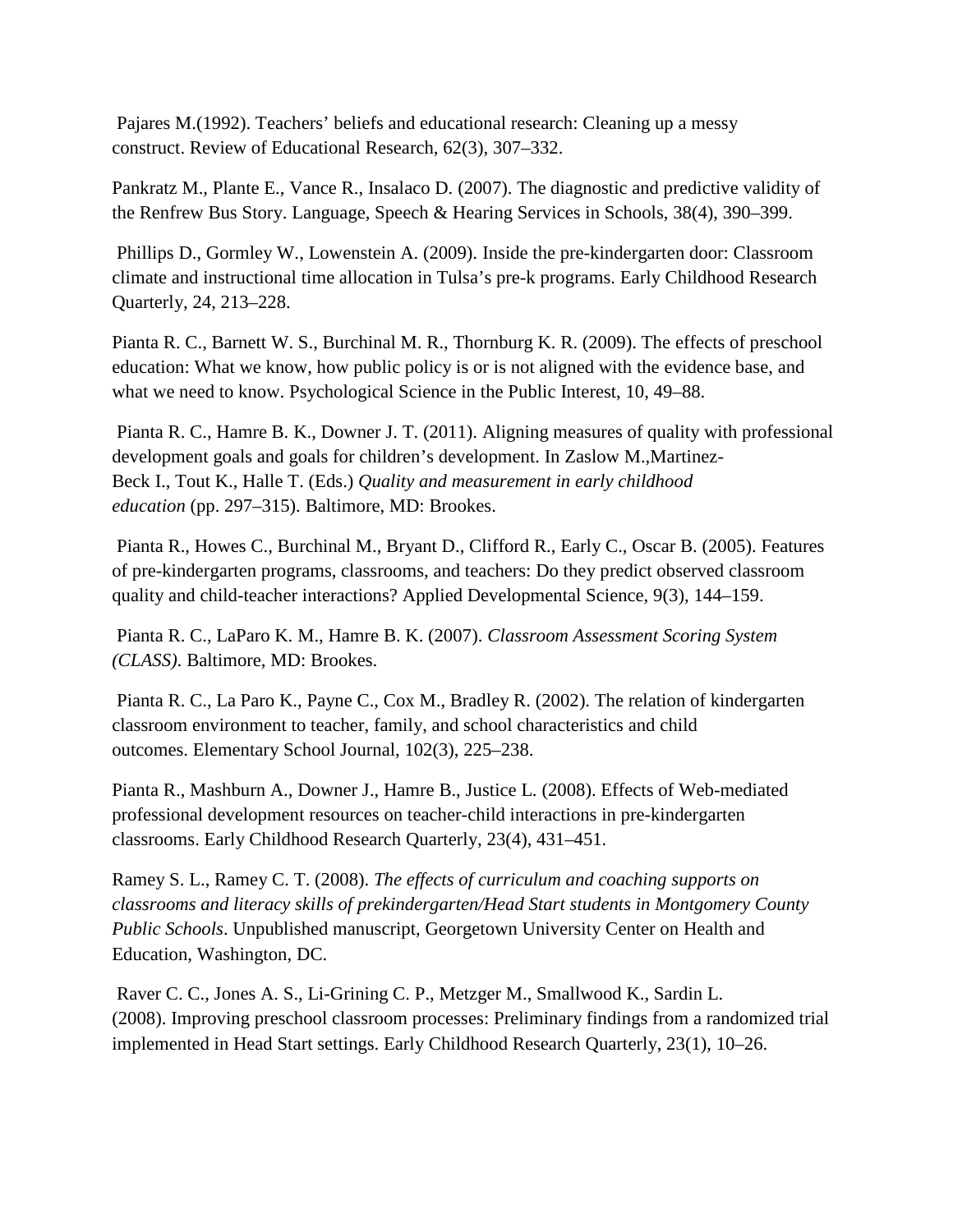Rimm-Kaufman S., Curby T., Grimm K., Nathanson L., Brock L. (2009). The contribution of children's self-regulation and classroom quality to children's adaptive behaviors in the kindergarten classroom. Developmental Psychology, 45(4), 958–972.

Romberg T. A., Carpenter T. P., Dremock F. (2005). *Understanding mathematics and science matters*. Mahwah, NJ: Lawrence Erlbaum.

Schank R. (1982). *Dynamic memory: A theory of reminding and learning in computers and people*. New York, NY: Cambridge University Press.

Schatschneider C., Fletcher J., Francis D., Carlson C., Foorman B. (2004).Kindergarten prediction of reading skills: A longitudinal comparative analysis. Journal of Educational Psychology, 96(2), 265–282.

Scott-Little C., LaParo K. M., Thomason A. C., Pianta R. C., Hamre B. K., Downer J. T., . . . Howes C. (in press). Implementation of a course focused on language and literacy within teacher-child interactions: Instructor and student perspectives across three institutions of higher education. Journal of Early Childhood Teacher Education.

Sheridan S. M., Edwards C. P., Marcin C. A., Knoche L.L. (2009). Professional development in early childhood programs: Process issues and research needs. Early Education and Development, 20, 377–401.

Sigel I. E., McGillicuddy-De Lisi A. V. (2002). Parent beliefs are cognitions: The dynamic belief systems model. In Bornstein M. H. (Ed.), *Handbook of parenting: Vol. 3: Being and becoming a parent* (2nd ed., pp. 485–508). Mahwah, NJ: Lawrence Erlbaum.

Spear-Swerling L., Brucker P. (2004). Preparing novice teachers to develop basic reading and spelling skills in children. Annals of Dyslexia, 54(2), 332–364.

Star J. R., Strickland S. K. (2008). Learning to observe: Using video to improve preservice mathematics teachers' ability to notice. Journal of Mathematics Teacher Education, 11, 107–125.

Stipek D., Byler P. (1997). Early childhood education teachers: Do they practice what they preach? Early Childhood Research Quarterly, 12(3), 305–325.

Storch S., Whitehurst G. (2002). Oral language and code-related precursors to reading: Evidence from a longitudinal structural model. Developmental Psychology,38(6), 934–947.

Taylor B. M., Pearson P. D., Peterson D. S., Rodriguez M. C. (2003). Reading growth in highpoverty classrooms: The influence of teacher practices that encourage cognitive engagement in literacy learning. The Elementary School Journal, 104,3–28.